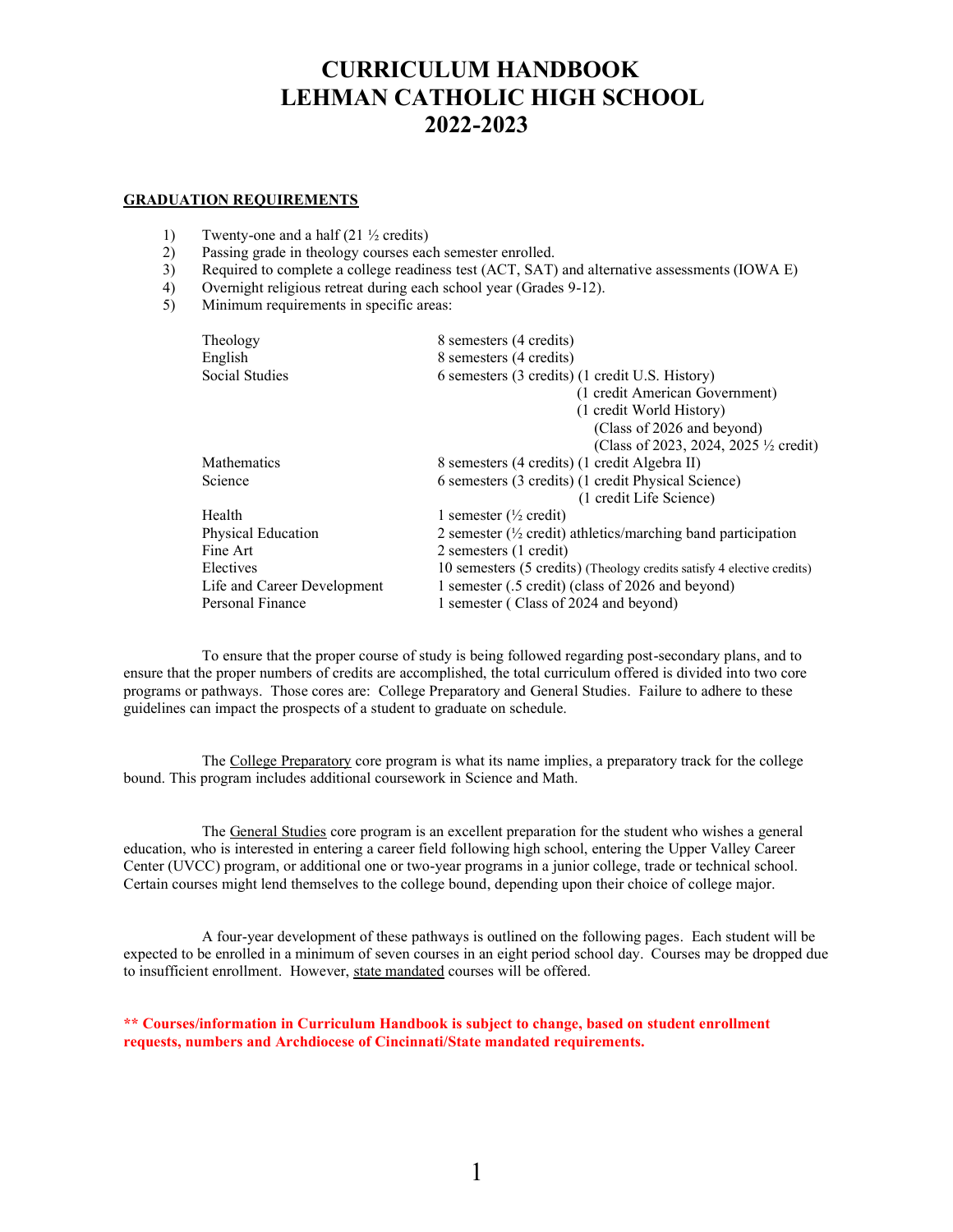# **COLLEGE PREPARATORY**

Theology 101 & 102 Theology 201 & 202 English I English II Health<sup>\*</sup> Chemistry Life and Career Development\* U.S. History Biology Foreign Language II Foreign Language I Personal Finance\*<br>Algebra I or Honors Geometry 1 or 2 elective choice(s) Algebra I or Honors Geometry Fine Arts

Theology 301 & 302 Theology 401 & 402 English III or English Language Composition I English IV or English Lit Comp II Elective Social Studies (1 credit) American Government or (Psychology\*, Sociology\*, Advanced AmericaGovernment Microeconmics\* & Macroeconomics\*) AP or CCP Science course Algebra II or Pre-Calculus Pre-Calculus Pre-Calculus or Calculus or Pre-Calculus or Calculus Pre-Calculus or Calculus Pre-AP or CCP Science Course Statistics Foreign Language III 2 elective choices 1 elective choice

# FRESHMAN SOPHOMORE

World History Honors Geometry or Algebra II

# JUNIOR SENIOR

\*Semester courses

# **GENERAL STUDIES**

# FRESHMAN<br>Theology 101 & 102 Theology 201 & 202 Theology 101 & 102 English I<br>
Algebra I or Basic Algebra<br>
Algebra I or Geometry<br>
Algebra I or Geometry Algebra I or Basic Algebra World History **U.S. History** U.S. History Life & Career Development<sup>\*</sup> 1 or 2 elective choices Fine Arts 1 elective course

# JUNIOR SENIOR

Theology 301 & 302 Theology 401 & 402 English III English IV Elective Social Studies (Sociology\*) Algebra II or Trigonometry/ Geometry or Algebra II and The Algebra III or Statistics Food Chemistry\* or Environmental Science\* American Government or HealthCare Sciences\* 2-3 elective choices or Marine Biology\* 2 elective choices

\*Semester courses

Biology Conceptual Chemistry & Physics<br>
Health\* Personal Finance\* (2024 & bevor Personal Finance\* (2024 & beyond)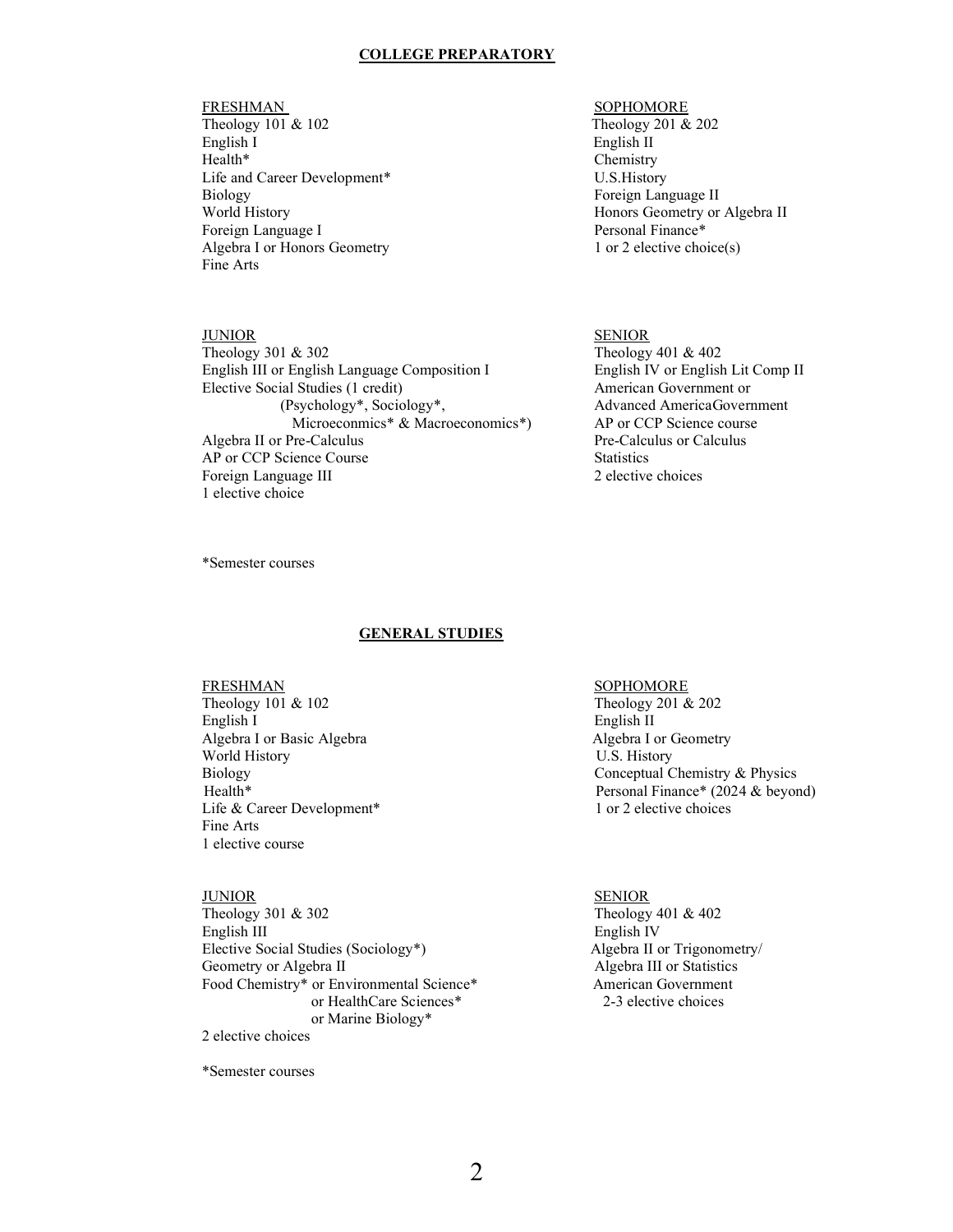# **COLLEGE PREPARATORY TRACK**

Depending upon one's choice of a college major, as well as the college chosen to attend, one's choice of electives should fulfill all college requirements. As an example, many colleges require Calculus for business majors, Chemistry for nursing and Physics for engineering. Thus, it is necessary that the college bound students explore and acquire information as to what courses of study should be pursued in high school. In general, most colleges wish a student's high school program to have included 4 years of English, 3 years of Social Studies, 2 years of Foreign Language, 4 years of Math (Algebra, Geometry and Algebra II), 3 years of Science, including Biology and Chemistry and 1 year of a Performing or Visual Art.

# **VALEDICTORIAN-SALUTATORIAN REQUIREMENTS**

The following courses need to be taken on campus and credits earned at Lehman in order to be eligible for Valedictorian or Salutatorian designation:

- 4 Credits of Theology<br>4 Credits of English
- Credits of English
- 4 Credits of Mathematics
- 3 Credits of Science American History Government

Below is a sample list of courses that can be taken off campus:

Health Physical Education Elective Social Studies Fine Art Business electives Personal Finance

One must attend Lehman 7 consecutive semesters and have been registered as a full time student to qualify as a Valedictorian or a Salutatorian.

# **INDEPENDENT STUDY**

Independent study may be used to earn credit for classes that cannot be scheduled during the regular day. Such courses can only be taken with the prior permission of the teacher instructing the class, School Counselor and the Principal. Students will receive a grade for the course, but that grade may not count toward class rank. Independent study should be reserved for elective courses. Additional tuition may be charged for courses being taken as independent study. For a year long course the cost is \$900 or for a semester course the cost is \$450.

# **ON-LINE COURSES**

On-line courses may be used to earn credit and/or retrieve credit for classes that cannot be scheduled during the regular day according to the guidance department. Such courses can only be taken with the prior approval of the school counselor and principal. The core classes (Social Studies, Science, Math, English, and Theology) should not be taken as an on-line course unless it is being taken to retrieve the credit or approval as has been granted as mentioned above. Students will receive a grade for these courses, but that grade will not count toward GPA. Students should only be enrolled in one course at a time and must receive a grade before they can enroll in another on-line course. These on-line courses should be reserved for elective courses, unless approval is given.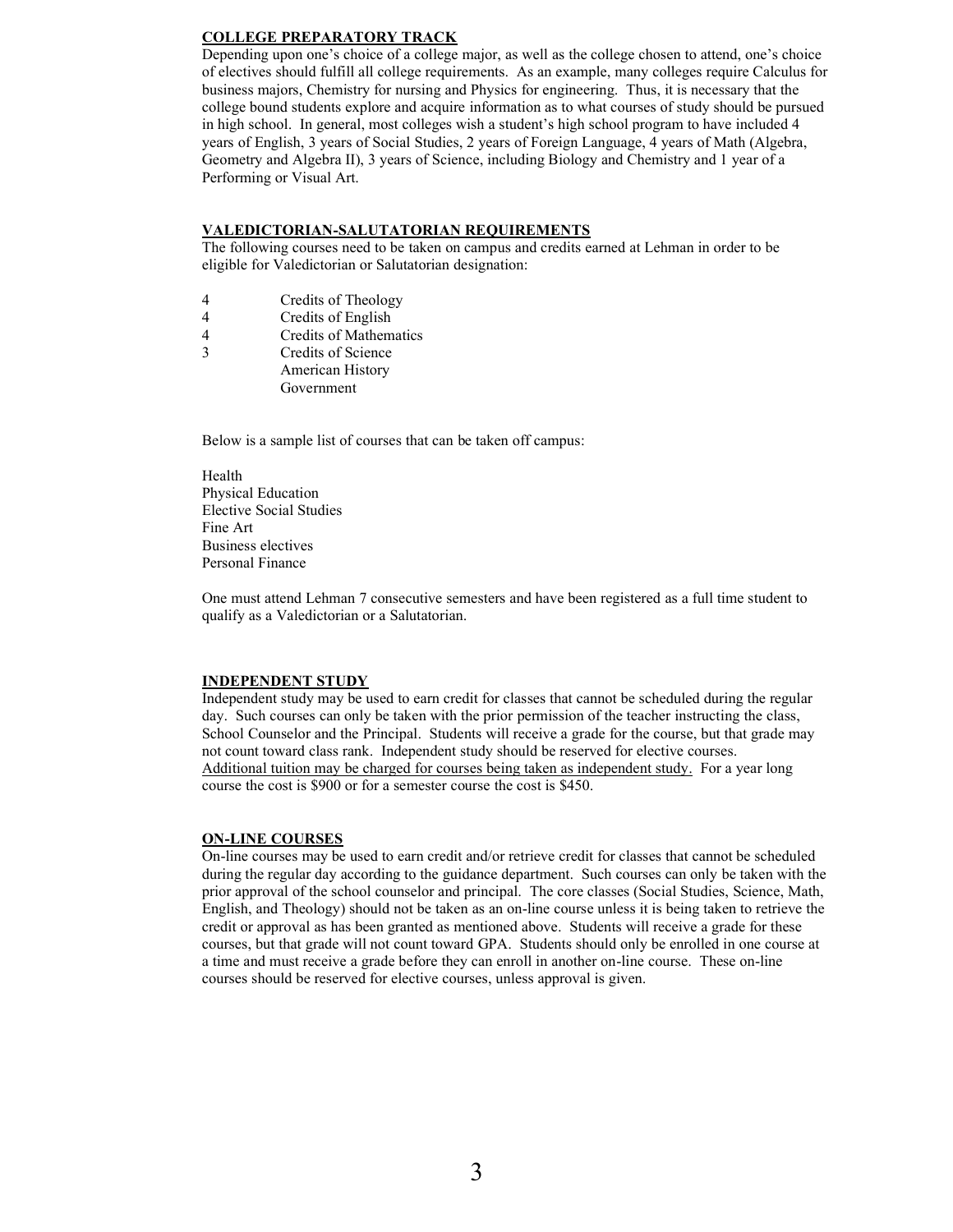# **COLLEGE CREDIT PLUS (CCP)**

College Credit Plus is an opportunity for eligible Lehman students to earn college credits while attending high school. The program helps our students to get a jump-start on their college coursework and prepare for the academic rigors of college. The courses may be taught at Lehman by our faculty and follow the same syllabus as the college course. They may be on-line courses or courses taken on a college or university campus with prior approval of the school counselor and principal. **Students taking these types of courses will be required to be at Lehman High School during the times/days they are not taking classes on the college/university campus.** The courses range from 1-5 semester hours. The credits may be transferable to other universities and colleges. Students would just have to ask the receiving university/college if they would apply toward their major. Students will be notified in the winter of the opportunities available for this program in the upcoming school year. A College Credit Plus meeting will be held in the winter of each academic school year. Refer to the Ohio Department of Education website for deadlines and the checklist on pg. 6.

# **CREDIT FLEXIBILITY POLICY**

The Ohio General Assembly enacted statutes that provide opportunities for students to earn units of credit outside and beyond the traditional classroom setting. Credit Flexibility will allow Lehman students to earn high school credit by successfully completing an online course, taking and passing a final exam of a course, correspondence course, or personalized learning plan and have it pre-approved by the school.

The plan must be submitted to the School Counselor before the passage of the tenth day following the start of a new semester of school. The Principal or the Principal's designee will have final approval of the personalized learning plan. Students and/or their parents/guardians are responsible for all costs associated with this option, including assessment fees, fees for supplemental materials, transportation, etc. Credit flexibility should be reserved for elective courses.

# College Credit Plus Checklist

- **Attend an information session in February at Lehman High School. \*If you are unable to attend**   $\Box$ **this meeting please watch the CCP guided video-Contact** the school counselor's office **with questions.**
- $\Box$ **Apply to the college(s) that you plan to attend by their deadline (and well before May 1st).** For Edison State Community College courses offered at Lehman High School, go to https://www.edisonohio.edu/College-Credit-Plus/.
- The school counselor's office will send student transcript 1**-2 weeks after acceptance..**  $\Box$
- **Edison will review your transcript or report card (incoming freshman) for required 3.0 GPA.**  $\Box$
- $\Box$ **Request your High School transcript be sent to Edison from the** school counselor's office.
- **Register for an OH/ID account online between February 1 and April 1.**  $\Box$ https://safe.ode.state.oh.us/portal
- $\Box$ **Complete the Ohio Department of Education Funding Application Form after you receive an acceptance letter from the college by April 1.** The funding application must be completed and submitted in your OH/ID account. Funding application opens February 3rd.
- $\Box$ **Receive a funding award letter from the Ohio Department of Education (over the summer).**
- $\Box$ **Give a copy of your funding letter to** the school counselor's office **and college by when received.**
- **Returning CCP students need to complete the CCP funding application steps each year and**   $\Box$ **upload a letter of Good Standing from Edison.**
- **See the School Counselor or Edison CCP Coordinator by the third Friday in May to register for**   $\Box$ **summer classes.**
- **Summer CCP course registration needs to be completed as close to April 1st as possible.**   $\Box$
- $\Box$ **The School Counselor will register students at the beginning of the school year for the Fall semester.**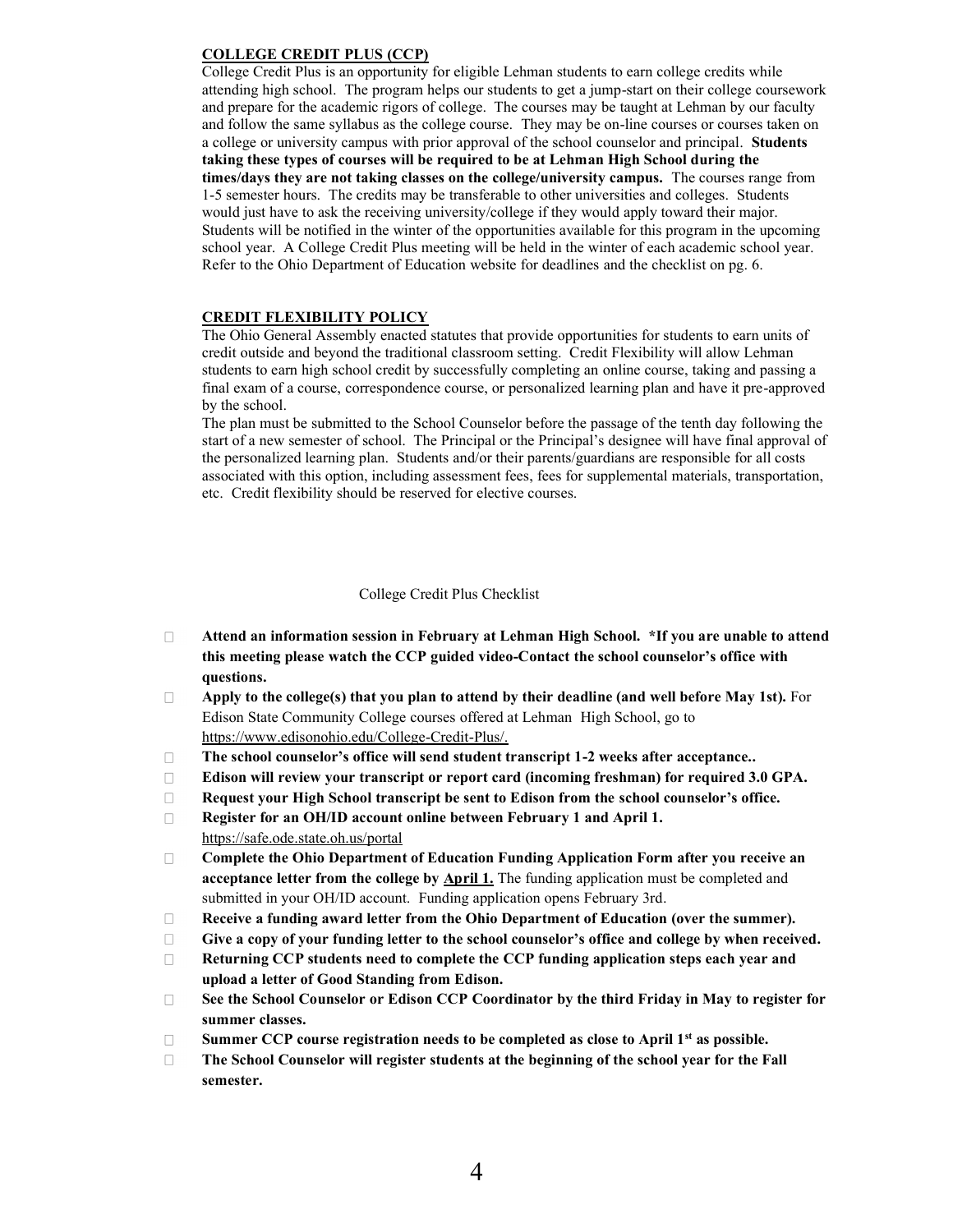#### **ART FUNDAMENTALS**

Weight: 1.0 None

Credit: 1 Yearlong Pre-Requisite:<br>
Level: 9-12 Weight: 1.0 None

This is a beginning art class, which explores the elements of art and principles of design. A variety of media and techniques are used. A study of artists, their style and art history are included in this class, which is required for future art classes.

# **3D ART/CERAMICS I** Credit: <sup>1/2</sup> 1 semester Pre-Requisite: Level: 9-12 Weight: 1.0 None

Students will be introduced to the creation of three-dimensional art. Students will work with a variety of art materials such as clay, paper mache, cardboard, and more to create individual pieces of art. This is for students who enjoy the "hands on" approach of art.

## **3D ART/CERAMICS II (not offered 2022-2023)**

| Credit: $\frac{1}{2}$ | 1 semester     | Pre-Requisite: |
|-----------------------|----------------|----------------|
| Level: $10-12$        | Weight: $1.05$ | 3D/Ceramics I  |

Students continue their exploration and creation of dimensional and ceramic art. Previously learned 3-D projects include; Cut paper relief sculpture, pop-up card, papier–mache, sculpey character. Ceramic projects include; Clay bas-relief, combination coil/ slab pot, thrown pot and combination thrown/sculpted face mug. The design elements of texture and pattern and the principles of rhythm and movement are now emphasized in the artistic process.

| <b>DRAWING I</b>      |                |                  |
|-----------------------|----------------|------------------|
| Credit: $\frac{1}{2}$ | 1 semester     | Pre-Requisite:   |
| Level: 10-12          | Weight: $1.05$ | Art Fundamentals |

A course designed for the student to pursue the study and practice of drawing. This studio class begins with instruction in classical drawing techniques and methods using black and white media and continues with colored pencil and pastel while more expressive techniques are introduced.

# **DRAWING II**

| Credit: $\frac{1}{2}$ | . semester     | Pre-Requisite |
|-----------------------|----------------|---------------|
| Level: 11-12          | Weight: $1.05$ | Drawing I     |

The study and practice of drawing continue with the sight-size method (introduced in Drawing I) along with comparative measuring. Students now work mainly from direct observation including a classical cast drawing. Further exploration of linear perspective (1,2,& 3 point perspective from Art Fundamentals), and imaginative character construction are also included in this advanced course. As in Drawing & Painting I, the step by step demonstration method of instruction will enable students to create artistically sensitive and accurate depictions of form.

| PAINTING              |               |               |
|-----------------------|---------------|---------------|
| Credit: $\frac{1}{2}$ | 1 semester    | Pre-Requisite |
| Level: 11-12          | Weight: $1.1$ | Drawing I     |

An introduction to Painting with pastels, oils, and water color.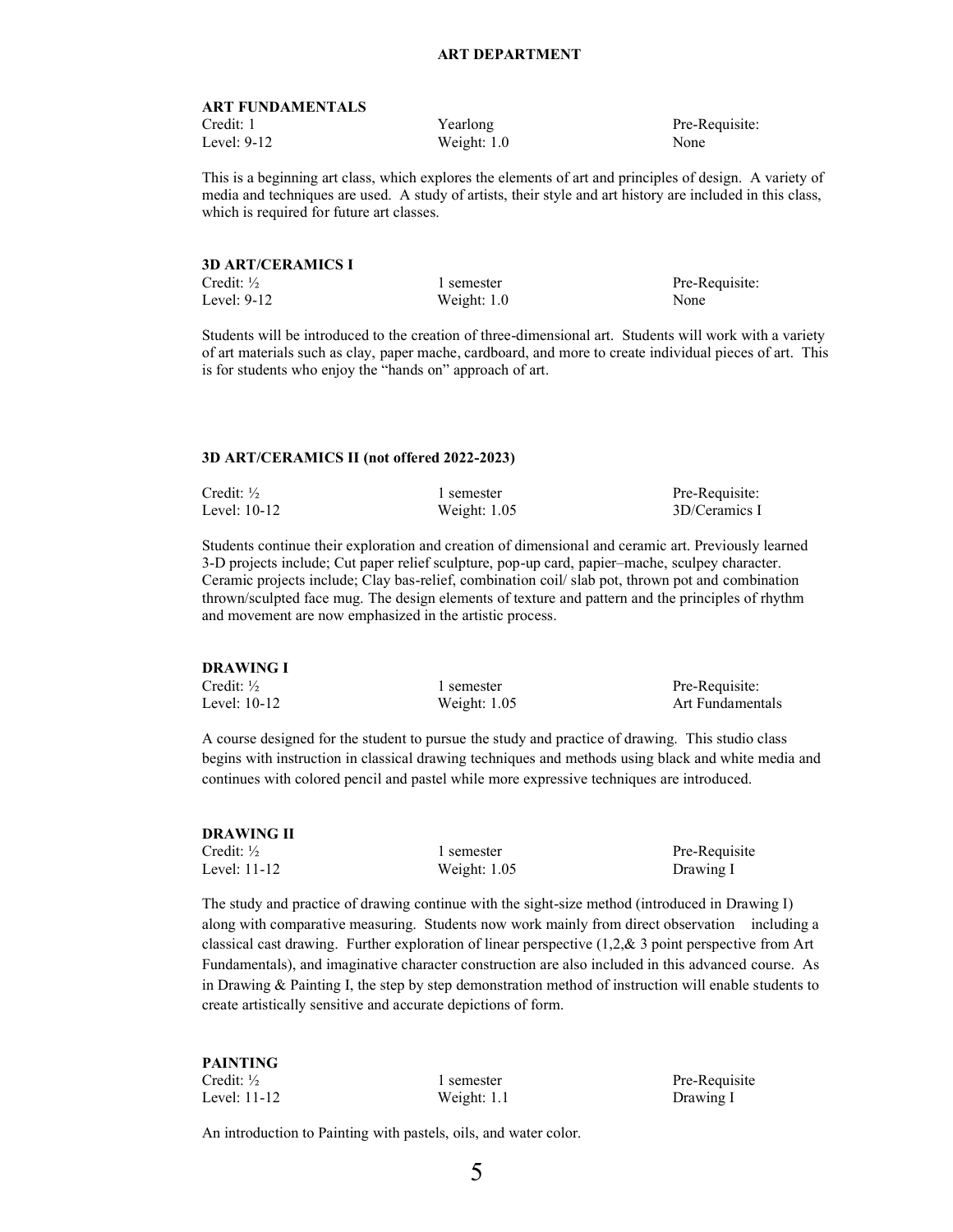Level: 11-12 Weight: 1.2 Art Fundamentals one additional semester of Art, and Drawing and Painting

This course is for the senior (possibly junior) level student who plans to pursue a further study or career in art. The student will plan, along with the instructor, their portfolio to be used for college art program acceptance. Students who meet requirements may take this class for one semester for 0.75 credits.

# **BUSINESS DEPARTMENT**

# **BUSINESS**

Level 11-12 Weight: 1.2 None

Credit: <sup>1/2</sup> 1 semester Pre-Requisite:

This course is designed for the student who has an interest in marketing or a business related field. The course will introduce topics such as taxes, financial accounting, business ownership, compliance and issues in Business Law. A significant portion of this course will cover marketing and current challenges faced in today's business world with the economy. This course will be challenging and fast-paced, demanding commitment from the students to complete several projects outside of the classroom.

This course directly articulates with Edison State Community College's **BUS 110S (3 credit hours).**

# **PERSONAL FINANCE**

Credit: <sup>1</sup>/<sub>2</sub> 1 semester Pre-Requisite: Level: 10-11 Weight: 1.0 None Weight: 1.0 None

The objective of this course is to help the student understand the business world and its elements. It is designed to prepare the students to comprehend basic business principles. It will provide skills and knowledge, so the student will be able to handle personal business affairs. Such topics as credit, banking, investments, taxes, insurance, labor and housing are covered. This course fulfills the financial literacy requirement for graduation.

#### **ENGLISH DEPARTMENT**

# **ENGLISH I-COMPREHENSIVE FRESHMAN ENGLISH** Credit: 1 Yearlong Pre-Requisite: Level: 9 Weight: 1.05 None

The development of composition skills will be provided through traditional grammar, spelling and vocabulary. Students will participate in a number of writing activities including essays, research, book reports, and journal writing. This course will serve as a foundation to the basic elements of literature. The study of literature will include various novels, short stories, poems and plays. Work will include class presentations.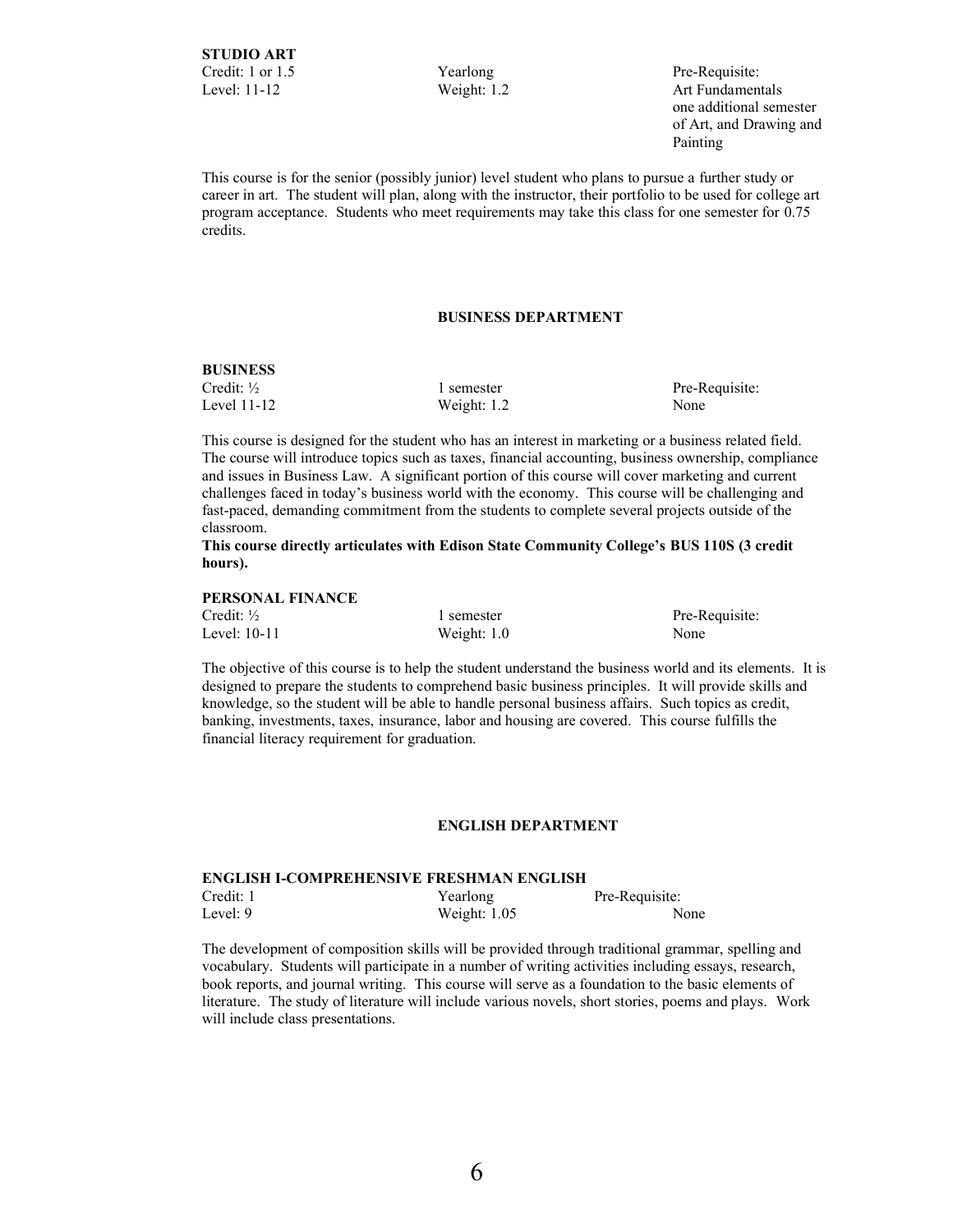#### **ENGLISH II-COMPREHENSIVE SOPHOMORE ENGLISH**

Level: 10 Weight: 1.05 English I

Credit: 1 Yearlong Pre-Requisite:

This course will focus on the literary techniques utilized in short stories, novels, plays (including a Shakespearean play), and poetry. Students will create presentations on a variety of topics and complete various compositions, including argumentative, descriptive, narrative, expository, journal, literary analysis, creative and research-based writing. Proper English usage, grammar, MLA format and vocabulary will also be stressed. Practice strategies for standardized testing will be applied throughout the course. The course requires summer reading assignments.

### **ENGLISH III-COMPREHENSIVE JUNIOR ENGLISH**

| Credit: 1 | Yearlong       | Pre-Requisite: |
|-----------|----------------|----------------|
| Level: 11 | Weight: $1.05$ | English II     |

This course primarily focuses on the study of American literature. Students will be expected to read assigned novels, essays, speeches, dramas, short fiction, and poems. Knowledge of the authors' styles and relationships to their time periods and literary/philosophical beliefs will also be stressed. The students will participate in a number of writing activities including journaling, in-class writings, essays (expository and analytical), poetry and descriptive and argumentative essays. The students will also complete an in-depth ten-page research paper. MLA and APA format will be stressed in writing assignments, as well as, peer review and teacher evaluation. Vocabulary development will also be stressed as well as public speaking and presentation skills. ACT and SAT preparation will be applied throughout the course. This course requires summer reading assignments and additional out-of-class reading assignments during the school year.

#### **ENGLISH LANGUAGE AND COMPOSITION I**

| Advanced Placement Junior English |               |                                |
|-----------------------------------|---------------|--------------------------------|
| Credit: 1                         | Yearlong      | Pre-Requisite:                 |
| Level: 11                         | Weight: $1.2$ | Cummulative English GPA of 3.0 |

Study and practice of essay writing by reading published authors and producing college-level writing for a variety of audiences and purposes. Employs critical thinking and analytical skills in both formal and informal writing. Formal writing is based on reporting information, narration, analysis, and

research. All writing will stress Standard English, organization, and style. Study in the reading of fiction, poetry, and drama. Students will learn to respond to literature from a critical perspective through both class discussions and assigned writings. .**This course directly articulates to Edison**  State Community College's ENG 121S Composition I **(3 credit hours)** – **First semester. ENG 123S Composition II (3 credit hours)**

|           | ENGLISH IV-COMPREHENSIVE SENIOR ENGLISH |  |
|-----------|-----------------------------------------|--|
| Credit: 1 | Yearlong                                |  |
|           |                                         |  |

**ENGLISH IV-COMPREHENSIVE SENIOR ENGLISH**

Pre-Requisite: Level: 12 Weight: 1.05 Successful completion of English III

This course is a survey of literature. It includes poetry, short fiction, novels and drama plus non-fiction work. Students will continue to improve their critical reading, critical thinking and writing skills, and finalize a comprehensive portfolio. MLA and APA format will be stressed in writing assignments as well as peer review and teacher evaluation. The course also includes grammar, vocabulary, public speaking, discussions, collaborative learning and a substantial research paper. In addition, it includes writing resumes and essays related to college admission and college scholarship applications. There is a summer reading requirement and additional out-of-class reading assignments during the school year.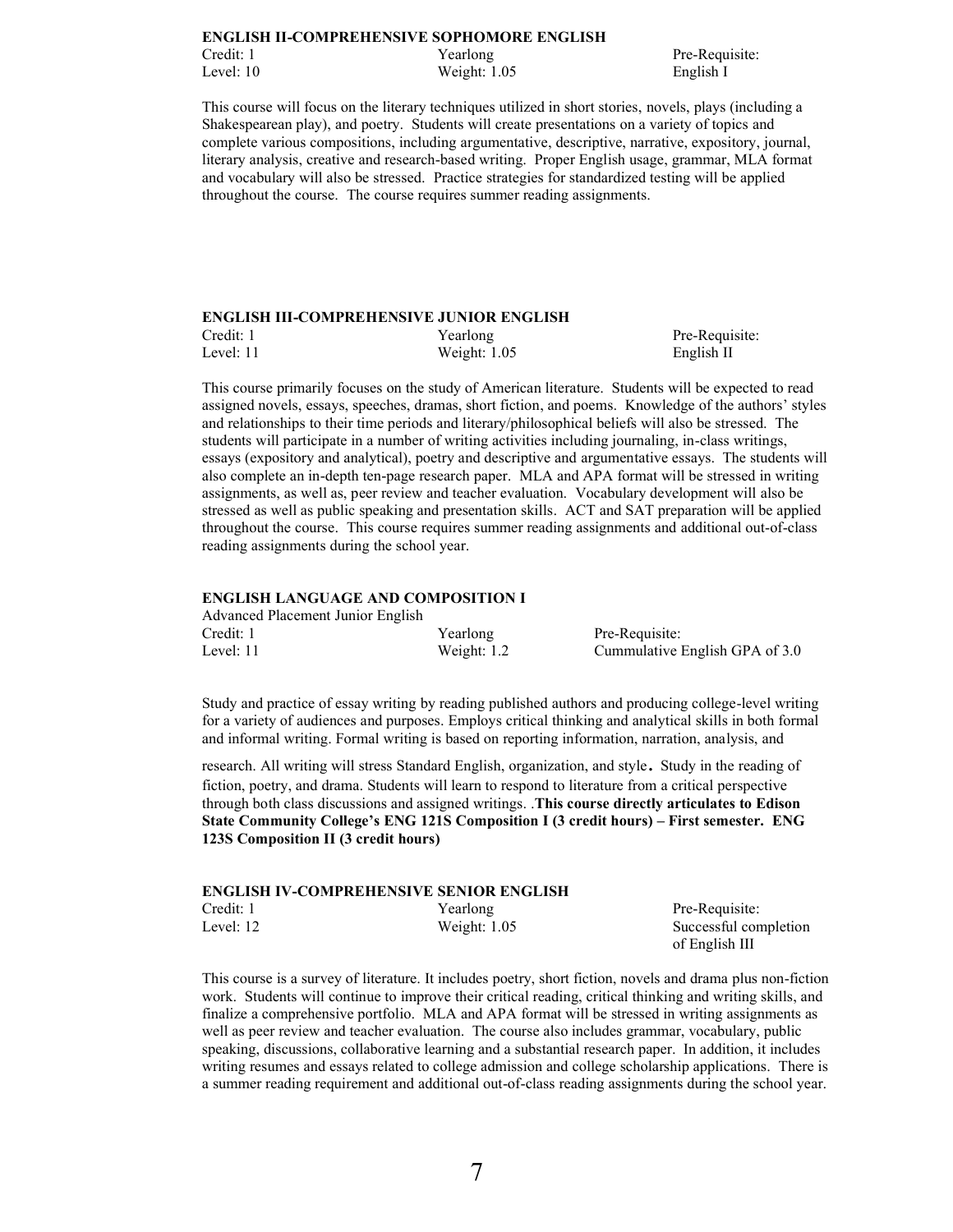| <b>ENGLISH LITERATURE AND COMPOSITION II</b> |            |                    |
|----------------------------------------------|------------|--------------------|
| Senior English                               |            |                    |
| Credit: 1                                    | Yearlong   | Pre-Requisite:     |
| Level: 12                                    | Weight 1.2 | Cumulative English |

Pre-Requisite: GPA of  $3.0 +$  instructor approval

Study and practice of essay writing, including formal essays, reviews, and research papers, based on the study of logic and library research. Writings will stress organization, argument, referencing techniques, and the use of standard English. A critical study of selected literary works representing the fiction, poetry and drama of the Western tradition beginning with the Greeks. Students will read, discuss and write about the literary expressions of different eras.**This course directly articulates to**  Edison State Community College's ENG **123S Introduction to Literature and ENG 205S Great Books (3 credit hours)** 

| <b>FUNDAMENTALS OF COMMUNICATION</b> |               |                |  |
|--------------------------------------|---------------|----------------|--|
| Credit: $\frac{1}{2}$                | 1 semester    | Pre-Requisite: |  |
| Level: $9-12$                        | Weight: $1.2$ | None           |  |

Introduction to principles of effective oral communication. Activities will involve the sending and receiving of verbal and nonverbal messages in all contexts, with am emphasis on presentational speaking skills. **This course directly articu**lates with Edison State Community College's COM **121S Fundamentals of Communication (3 credit hours).**

| <b>YEARBOOK</b> |               |                          |
|-----------------|---------------|--------------------------|
| Credit: 1       | Yearlong      | Pre-Requisite:           |
| Level: 10-12    | Weight: $1.0$ | English I and Instructor |
|                 |               | permission               |

This course will focus on creating unique and compelling content that will be repurposed and used across multiple channels, for multiple audiences. Students will have the opportunity to be creative and to explore and grow their talent in storytelling through writing, photography, and videography. Students will work in teams and fly solo while getting hands-on media experience that can be used beyond the walls of Lehman. Taking an active role in building a content calendar, students will be responsible for content published in the yearbook, blog, and social channels. This is the perfect elective for students who are storytellers, picture takers, video creators, memory makers, or considering a career in marketing/social media.

# **FOREIGN LANGUAGE DEPARTMENT**

| <b>LATIN II</b> |                |         |
|-----------------|----------------|---------|
| Credit: 1       | Yearlong       | Pre-Re  |
| Level: 10-12    | Weight: $1.05$ | Latin I |

Pre-Requisite:

This course will review the grammar and vocabulary learned in Latin I and the students will continue learning more complex parts of the Latin language. The students will look more at the differences and similarities between English and Latin grammar and develop skills in not just translating from Latin to English, but also in developing an ease of translation and understanding the nuances of Latin. The students will continue to learn about Roman life and traditions and their effects on American culture.

| <b>SPANISH I</b> |               |                |
|------------------|---------------|----------------|
| Credit: 1        | Yearlong      | Pre-Requisite: |
| Level: $9-12$    | Weight: $1.2$ | None           |

In this course, students will learn the basic vocabulary and grammar necessary to ask and answer simple questions, write sentences, and understand and keep simple dialogues in Spanish. Students will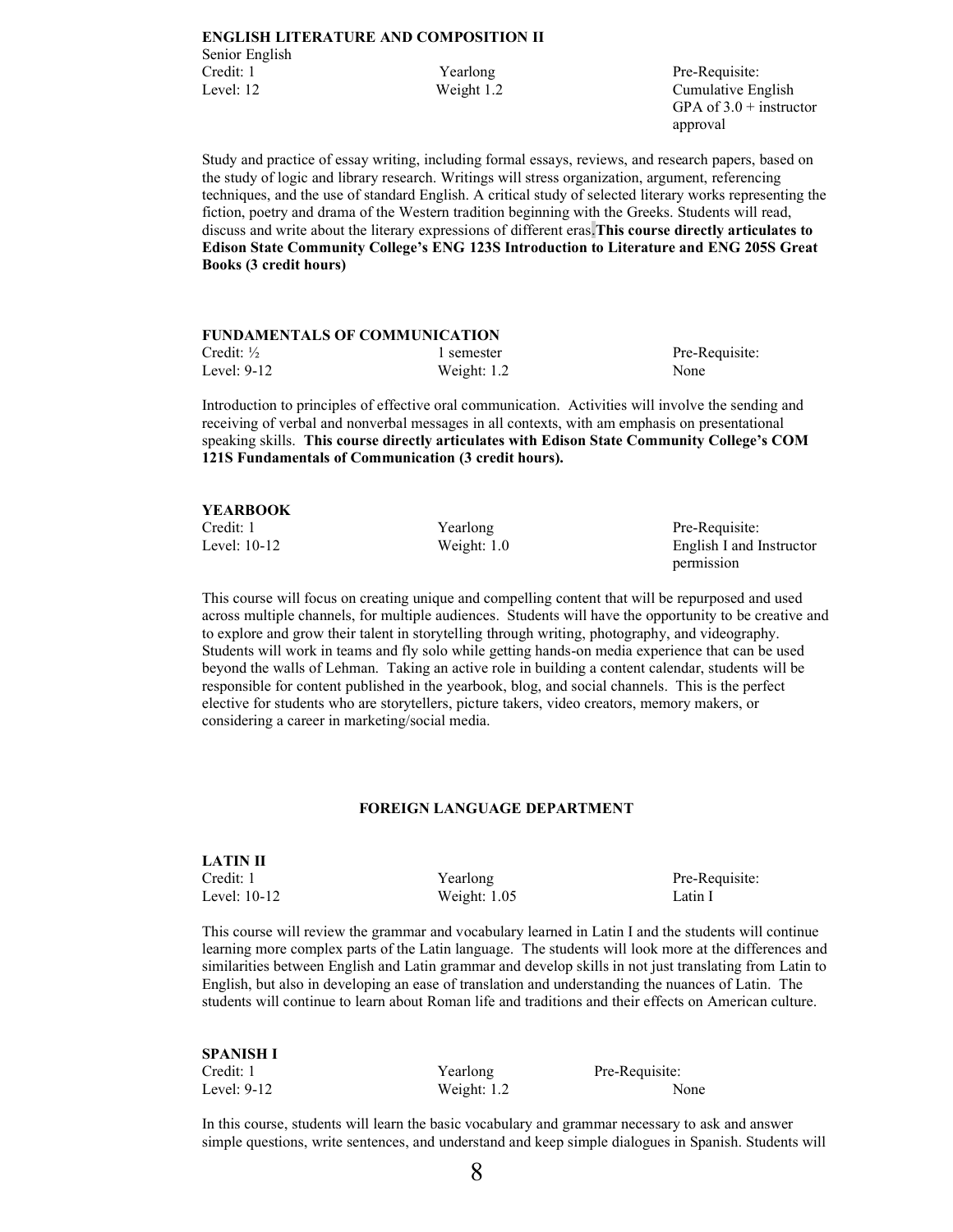learn how to communicate about everyday topics such as food, favorite pass times, weather, dates, shopping, and much more. All communicative skills (reading, writing, listening, and speaking) will be strengthened and students will gain knowledge of Latin America and Spanish geography and culture. This course directly articulates with Edison State Community College's SPN 121S (3 **credit hours).**

| <b>SPANISH II</b><br>Credit: 1<br>Level: 10-12 | Yearlong<br>Weight: $1.2$                                                                           | Pre-Requisite:<br>Spanish I                                                                  |
|------------------------------------------------|-----------------------------------------------------------------------------------------------------|----------------------------------------------------------------------------------------------|
|                                                | 1990年,1991年,1991年,1991年,1991年,1991年,1991年,1991年,1991年,1991年,1991年,1991年,1991年,1991年,1992年,1992年,199 | This course advances the students' knowledge of grammar and vocabulary learned in Spanish I. |

Students will learn to write in complete paragraphs and they will be able to maintain more complex dialogues. They will learn to communicate in the past and the future tenses and will begin to understand very simple authentic Spanish songs, short stories, and poems. **This course directly articulates with Edison State Comm**unity College'**s SPN 122S (3 credit hours).**

| <b>SPANISH III</b> |               |                   |
|--------------------|---------------|-------------------|
| Credit: 1          | Yearlong      | Pre-Requisite:    |
| Level: 11-12       | Weight: $1.2$ | 85% in Spanish II |
|                    |               | and instructor's  |
|                    |               | permission        |

In this course students will learn more complex vocabulary and a variety of more complex verbs tenses such as the imperfect, and conditional tenses. Upon completing this course, students will be able to communicate in both the indicative and imperative moods. Students will complete longer writing assignments, read and analyze authentic Latin American and Spanish short stories, and listen to and learn authentic Spanish music. Students will continue to learn about Hispanic culture, history, and geography.

**This course directly articulates with Edison State Community Colle**ge's SPN 221S (3 credit **hours).** 

| SPANISH IV |               |                 |
|------------|---------------|-----------------|
| Credit: 1  | Yearlong      | Pre-Requisite:  |
| Level: 12  | Weight: $1.2$ | 93% average in  |
|            |               | Spanish III and |
|            |               | instructor's    |
|            |               | permission      |

This course provides students with the opportunity to apply what they have learned in their previous Spanish courses to a variety of practical contexts. Oral exercises are a very important aspect of this course, and upon completion of the class students will be able to express ideas and tell stories orally in Spanish. Students will learn new tenses, new idiomatic expressions, and will be able to communicate in the subjunctive mood. Students will speak in Spanish for entire class periods, read a short book in Spanish, and complete extensive writing assignments completely in Spanish.

This course directly articulates with Edison State Community College's SPN 222S (3 credit **hours).** 

# **HEALTH/PHYSICAL EDUCATION DEPARTMENT**

Students are required to earn ½ Carnegie Units of Credit in physical education. In accord with state statute, students may be excused from taking a physical education course by participating in a schoolsponsored, interscholastic athletic team, marching band, or cheerleading for two full seasons (i.e., a student could participate in marching band during the fall, and basketball in the winter; basketball for two years; or any combination of the above options to fulfill the requirement.) However, a student who decides to request being excused from a physical education course must complete an additional  $\frac{1}{2}$ Unit of Credit (in any subject area).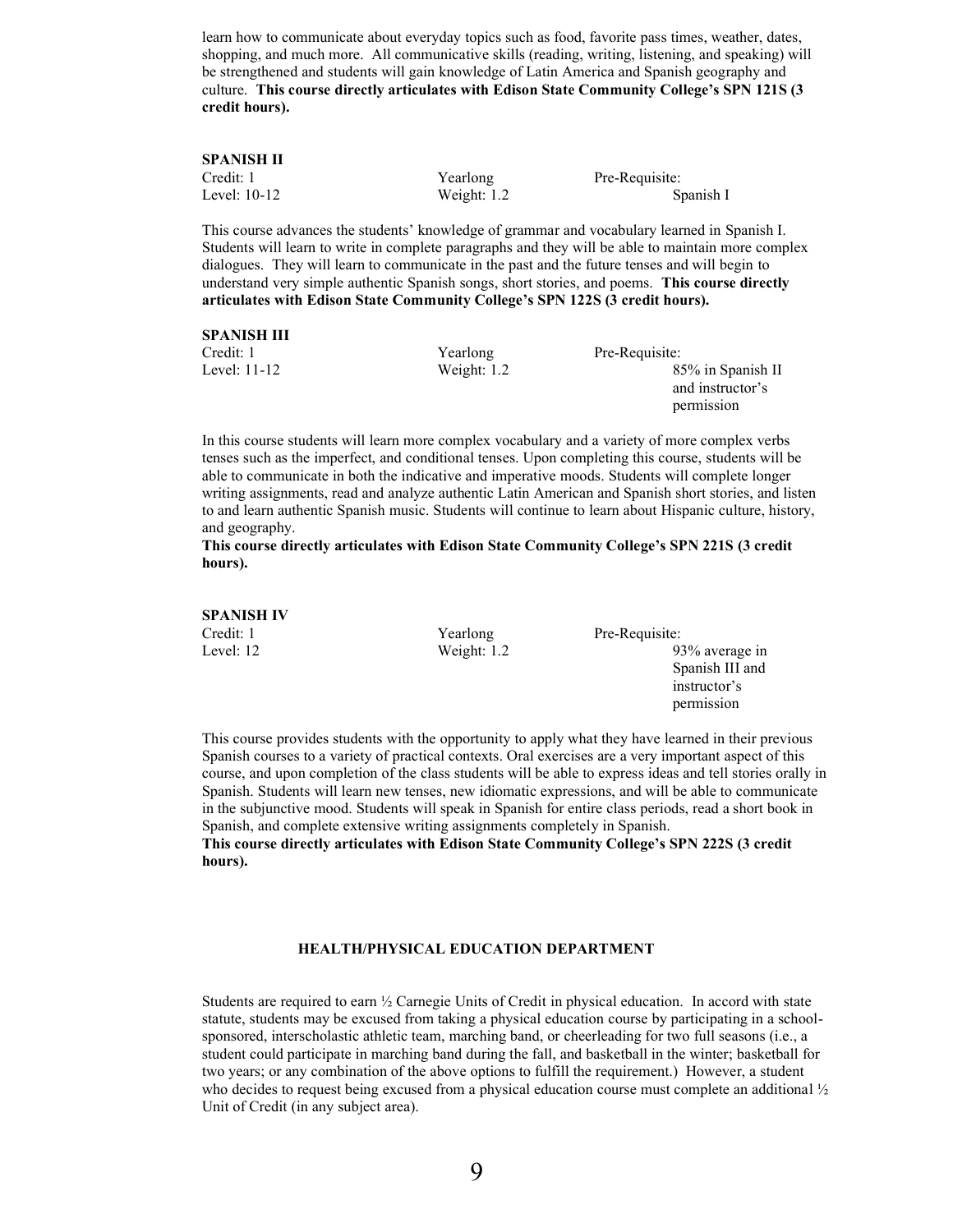This course is concerned with aspects of physical, mental, social and spiritual health. It will include personality development, behavior, emotions, nutrition, an alcohol and drug prevention unit, dating violence prevention, disease control, reproduction and first aid techniques.

# **INDUSTRIAL TECHNOLOGY DEPARTMENT**

# **ARCHITECTURE:**

Level: 10-12 Weight: 1.05 CAD I

Credit: 1 Yearlong Pre-Requisite:

This course is an in-depth study of Residential construction and design techniques. Students will become familiar with terminology of the industry and prepare sets of precise structural drawings utilizing computers. Visual models will also be fabricated and studied to facilitate understanding of key concepts. May be offered every other year.

# **COMPUTER AIDED DESIGN I: (CAD I)**

Credit: 1 Yearlong Pre-Requisite:<br>
Level: 9-12 Weight: 1.2 H

Weight: 1.2 Honors Geometry or currently enrolled in Honors Geom. Or Instr. permission

This course is an in-depth study of Engineering Graphics and Technical Drawings. Students will learn to visualize objects and draw 3-dimensional and 2-dimensional views to convey ideas. Sketching, scale reading, and precise working drawings will be produced to Industry Standards, utilizing computers and AutoCAD software. This course fulfills a fine art requirement for graduation. **This course directly articulates with Edison State C**ommunity College's MET 130S (3 credit **hours).**

# **COMPUTER AIDED DESIGN II: (CAD II)**

| Credit: 1    | Yearlong      | Pre-Requisite:        |
|--------------|---------------|-----------------------|
| Level: 10-12 | Weight: $1.2$ | CAD I or Instructor's |
|              |               | permission            |

This course continues intermediate and advanced applications of Engineering Design and Drawings. 3-D parametric software (SolidWorks) will be utilized to design and analyze parts and assemblies. Skills with Drawings, Scenes, Features and Constraints will be developed operating computers and 3- D printers. This course may be offered every other year.

This course directly articulates with Edison State Community College's MET 245S (3 credit **hours).**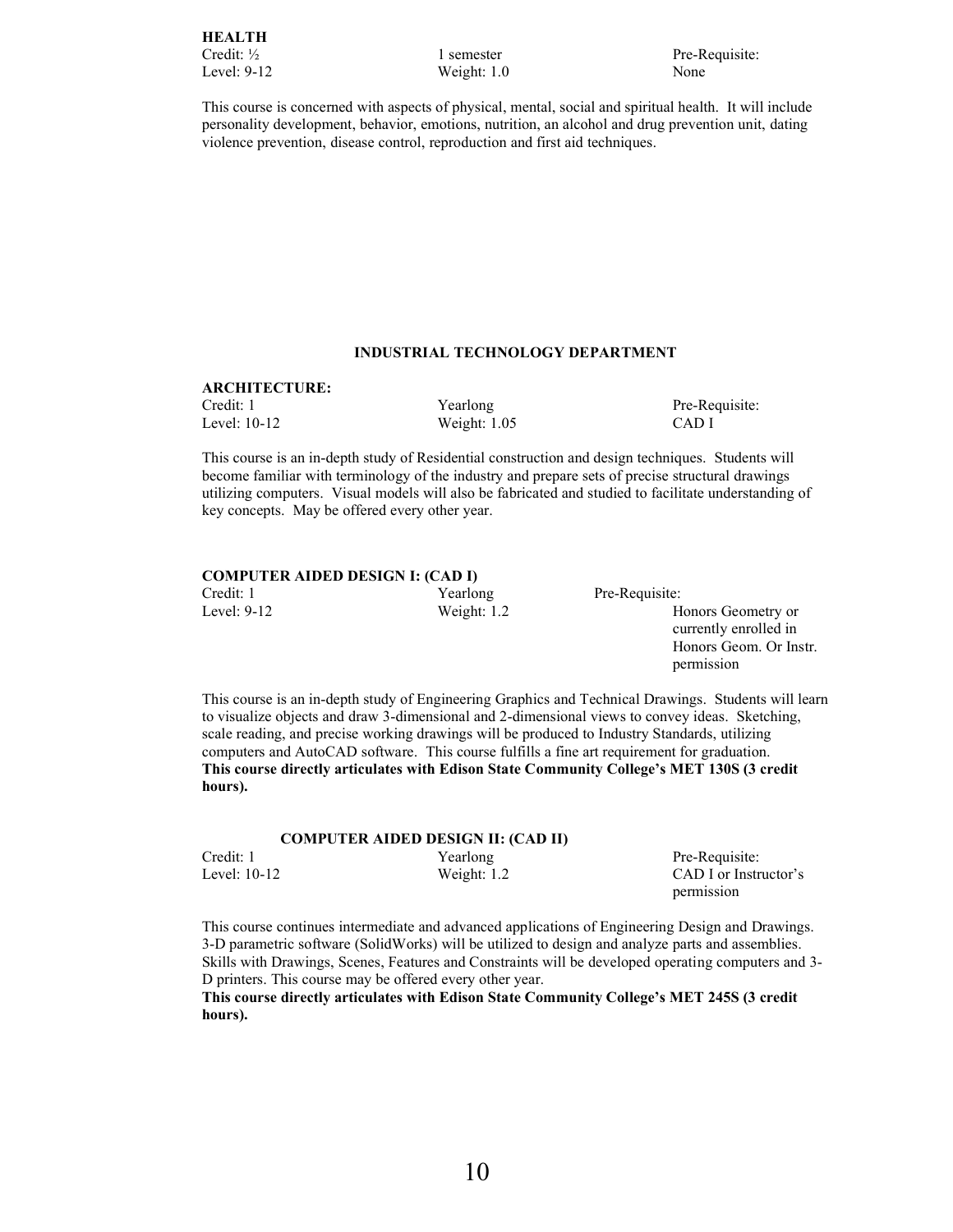# **CRIMINAL JUSTICE** Credit: 1 Yearlong Pre-requisite: Level: 10-12 Weight: 1

Students will gain knowledge and skills essential in a Criminal Justice career. A variety of strategies will be offered to enable the student to gain in-depth training in the career path for Criminal Justice professions. Students will encounter information related to the American Criminal Justice system, Investigation and Forensic Criminal Investigation, Security and Protective Services, Police Works, and Practice in Public Safety.

# **LIFE & CAREER DEVELOPMENT**

Level: 9 Weight: 1 None

Credit: 1 1 semester Pre-requisite:

In this class students will learn, practice, and apply study skills, note-taking, identifying their preferred form for learning, essential life skills such as meal planning, scheduling appointments, social etiquette, time management, automotive essentials, and important skills in career planning (employment availability, education required, resume building, interview practices, required paperwork for taxes and insurance, etc.).

# **TEEN LEADERSHIP CORPS**

| Credit: 1    | Yearlong    | Pre-requisite: Complete |
|--------------|-------------|-------------------------|
| Level: 11-12 | Weight: $0$ | Written application/    |

Interview

This course is designed to develop and improve individual leadership skills, such as self-confidence, problem-solving, reliability, interpersonal relations, and professionalism, through both academic and service-learning experiences. Students are engaged and inspired to become life-long leaders by transferring knowledge into practice through service leadership to their peers, schools, and communities. As a part of the application process, students must be willing to sign the drug and alcohol free contract.

### **MATHEMATICS DEPARTMENT**

# **BASIC ALGEBRA** Credit: 1 Yearlong Pre-Requisite:

Level: 9-10 Weight: 1.0 None

This course is designed to prepare a student for Algebra I by understanding the real number line and learning basic algebraic concepts of simplifying expressions and solving equations.

| ALGEBRA I   |                |       |
|-------------|----------------|-------|
| Credit: 1   | Yearlong       | Pre-R |
| Level: 9-12 | Weight: $1.05$ | None  |

Pre-Requisite:

This course constitutes a sound modern introduction to Algebra and is designed to expand the student's concept of the properties and nature of real numbers and rational operations. It is intended to develop proficiency simplifying expressions, solving equations and inequalities and skill in problem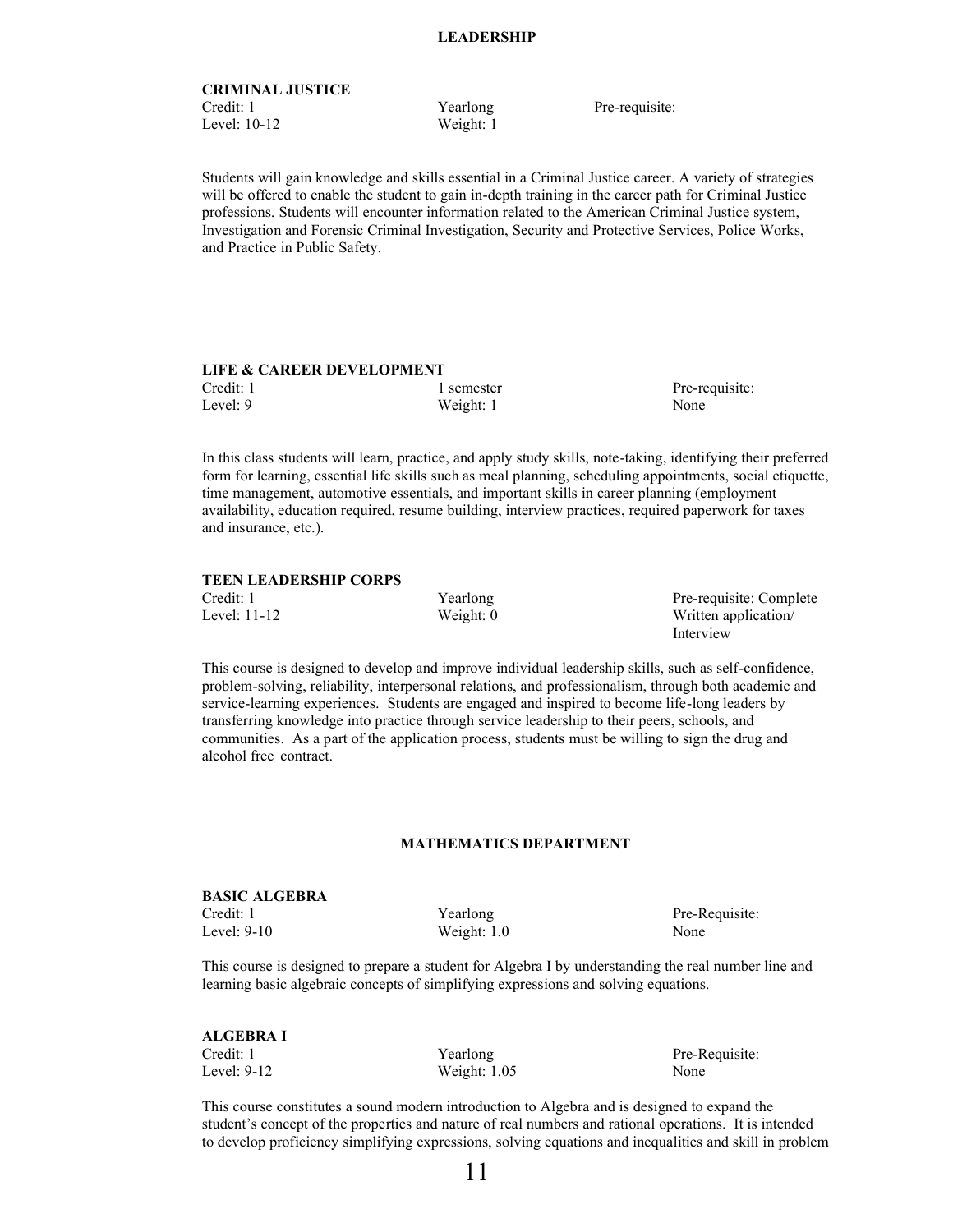analysis. This course develops a language and pattern of reasoning for study of mathematics and is important in its application to various departments, such as science, as well as in the sequential mathematics program.

**ALGEBRA II**

Credit: 1 Yearlong Pre-Requisite: Level: 10-12 Weight: 1.1 Geometry/Honors Geometry or currently enrolled in those courses

As a college preparatory class, this course is designed to cover the material ordinarily found in advanced courses: proof, use of field axioms, extensive study of first and second degree equations, inequalities, and a brief introduction to the logarithmic and exponential functions.

# **GEOMETRY**

Credit: 1 Yearlong Pre-Requisite: Level: 10-12 Weight: 1.0 Basic Algebra or Algebra I

This course is designed to emphasize the basic principles of Euclidean Geometry and emphasize the practical value of Geometry. Emphasis is placed on connecting concrete examples with abstract concepts. All concepts are presented without formal proof.

# **HONORS GEOMETRY**

Credit: 1 Yearlong Pre-Requisite:at least Level: 9-12 Weight: 1.05 80% on end of year Exam and HS Algebra I or 90% in 8th grade Algebra or instructor approval

This course is designed to emphasize the basic principles of Euclidean Geometry and to give the students an opportunity to apply them by proving theorems and working problems using these principles. It also includes an introduction to solid geometry. The students are taught to analyze thoughts and to express them in a clear logical fashion. In order to take Honors Geometry as a Freshman, a student needs to have completed Algebra I in the  $8<sup>th</sup>$  grade with a score of 90% or above or have the instructor's permission.

### **TRIGONOMETRY/ALGEBRA III**

| Credit: 1 | Yearlong       | Pre-Requisite: |
|-----------|----------------|----------------|
| Level: 12 | Weight: $1.05$ | Algebra II     |

This course is designed as a transition to college mathematics. First semester is dedicated to the study of trigonometry to prepare for college-entrance testing. This consists of right triangle trigonometry, oblique triangle trigonometry, knowledge and use of the unit circle, linear and angular velocity, and trigonometric identities. Algebra III contains a review of the fundamentals of Algebra and Geometry, as well as a continued study of linear relations and functions, equations and inequalities, polynomial and rational functions, conic sections, and exponential and logarithmic functions. (Students may take this class if they have taken Pre-Calculus and have the instructor's permission. Juniors may be permitted to take Algebra III/Trigonometry, only if they have approval from the Math Department, and they and their parents sign an agreement that they will enroll in and complete Pre-Calculus or Statistics as a senior).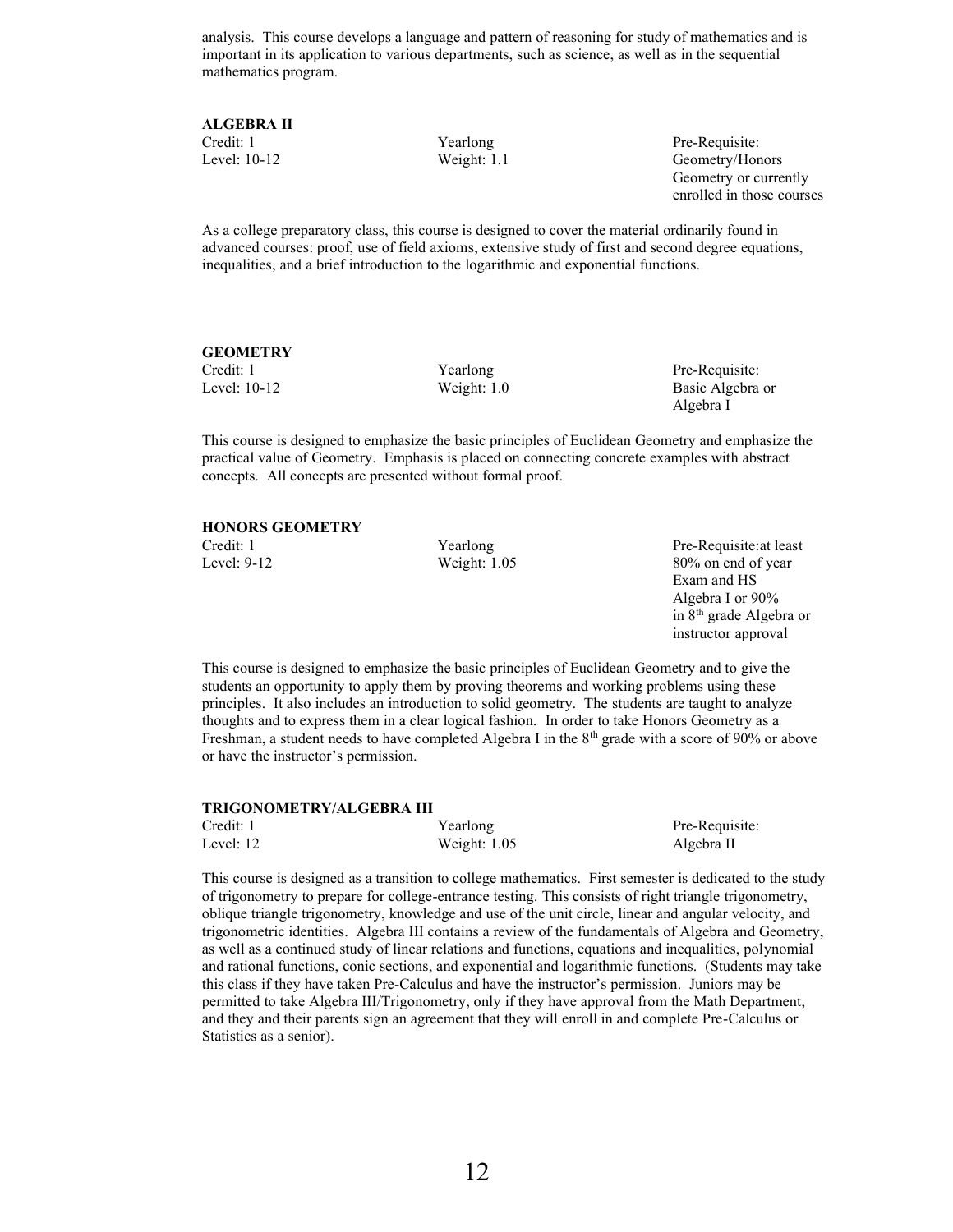grade of 85% or departmental permission

permission

As its name suggests, this course is intended for students who have been in the total math program. It will deal with field properties, extensive work with functions and a review of Trigonometry by the circular and wrapping function approach. It will introduce the concept of limits. This course is recommended for college preparatory students who are planning careers in science, engineering, business or math related fields. College Algebra is designed to provide a basis for continued study in mathematics or application fields. Topics include functions and relations and their graphs; Algebraic operations on functions; theory of polynomial equations; analysis of rational functions; exponential and logarithmic relationships; system of equation and inequalities. Trigonometry topics include basic trigonometry ratios; radians as an angle measure; trigonometric functions and their graphs; trigonometric description of complex numbers and roots and powers of real and complex numbers. A TI 84 calculator is required.

**This course directly articulates to Edison State Communit**y College's MTH 122S (3 credit **hours), MTH 123S (3 credit hours), or MTH 128 (5 credit hours).**

| <b>CALCULUS</b> |               |                  |
|-----------------|---------------|------------------|
| Credit: 1       | Yearlong      | Pre-Requisite:   |
| Level: 12       | Weight: $1.2$ | Pre-Calculus and |
|                 |               | departmental     |

This course includes the study of limits, functions, derivations of functions, application of derivations to velocity, related rates, maximum and minimum, Rolle's Theorem, Mean Value Theorem, integration and its application to area under and between curves, volumes, and surface areas. Also included are derivatives and integrals of transcendental functions and various methods of integration. The advanced placement test will be required, and/or College Credit Plus. A TI84 calculator is required. **This course directly articulates to Edison State Community colleges MTH 221S (5 credit hours).**

| <b>STATISTICS</b> |               |                     |
|-------------------|---------------|---------------------|
| Credit: 1         | Yearlong      | Pre-Requisite:      |
| Level: 11 or 12   | Weight: $1.2$ | Grade 'C' or better |
|                   |               | Algebra II          |

This course is introductory general statistics course. Topics include data organization and display: measure of dispersion and central tendencies: probability models, random variables and finite probability distributions: normal and binomial distributions; construction of scatter plots of bivariate data and interpretation of linear regression; normal distribution approximation to the binomial distribution; central limit theorem and confidence limits; introduction to experimental design and sampling; and statistical control charts for statistical process control (SPC). Required for this class is a TI84 Plus calculator. **This course directly articulates to Edison Stat**e Community college's **MTH 125S (3 credit hours).**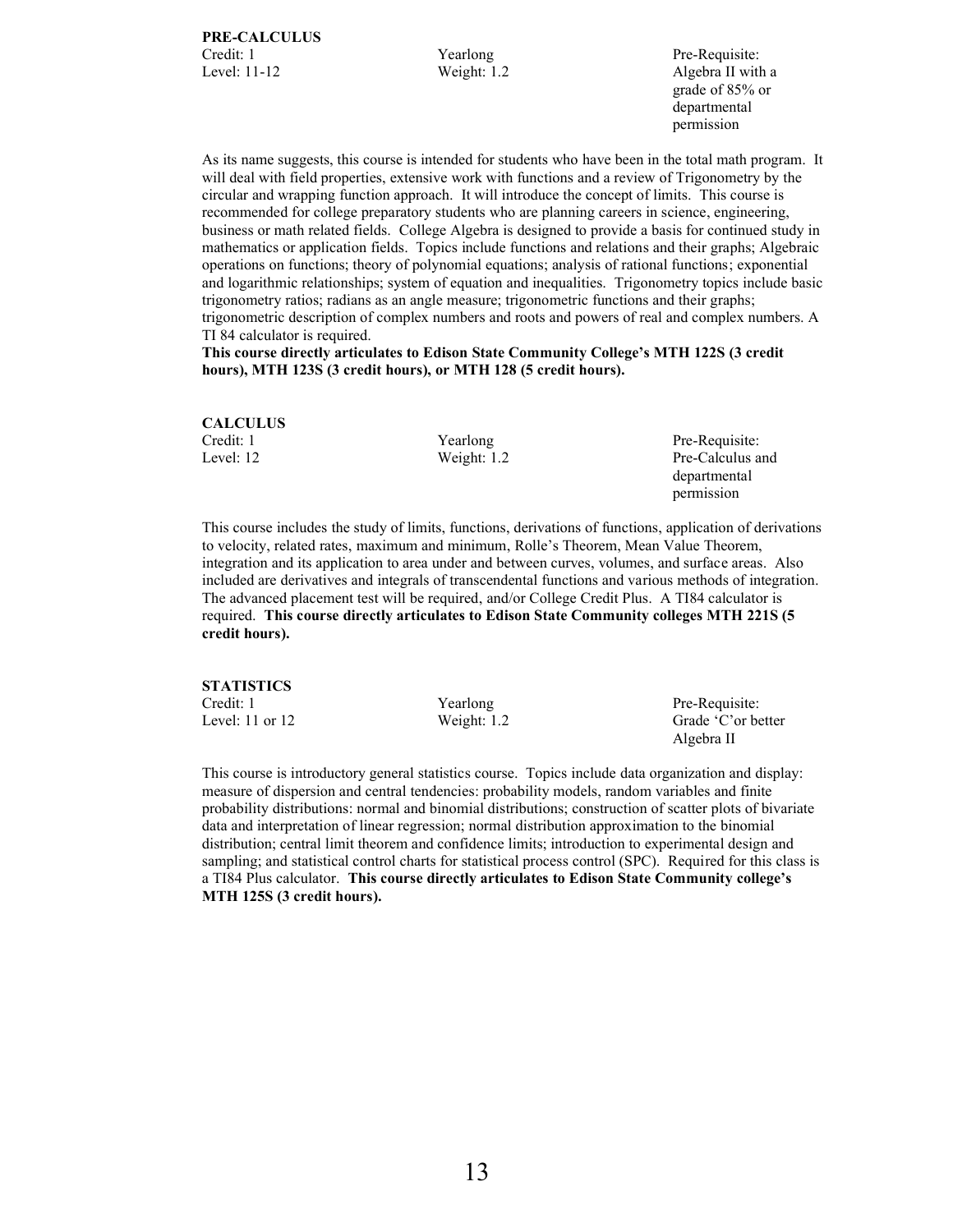### **MUSIC/PERFORMING ARTS DEPARTMENT**

# **CONCERT BAND** Credit: 1 Yearlong Pre-Requisite: Level: 9-12 Experience playing

Weight: 0 musical instrument preferred

The Lehman Concert Band is a yearlong course at Lehman, consisting of students grades 9-12 on various instruments throughout the brass, woodwind, and percussion families. Throughout the year, the Lehman Concert Band performs 4 core concerts outside of class commitments. These concerts include a Fall Concert, Christmas Concert, Spring Concert, and End of the Year Concert. Additional performance opportunities within the concert band include, but are not limited to the Music for All Concert Band Festival, Ohio Music Education Association Large Group, Ohio Music Education Association Solo and Ensemble, and other community events if requested. Students are elevated on musical growth, class participation, application of concepts presented, and the ability to grow as a leader/team member. Concert Band (Wind Ensemble) can be repeated each year, and a schedule of events will be released at the beginning of each school year. Students who wish to take band as a 3 mod class are permitted to do so in order to take weekly private lessons, or practice during the school day. *Note: those wishing to participate in the Marching Band as an extracurricular activity are strongly encouraged, but not required, to have the Concert Band in their course schedule in order to enhance musical abilities.*

# **MUSIC APPRECIATION** Credit:  $\frac{1}{2}$  1 semester Pre-Requisite: Level: 10-12 Weight: 1.2 None

This class is for students that would like to learn more about music. Students will develop listening skills and learn to understand the meaning of music, from Gregorian chant to jazz and other current popular styles. This course directly articulates to Edison State College's **MUS 120S (3 credit hours).**

| LEHMAN GOLD STANDARD |             |                |  |
|----------------------|-------------|----------------|--|
| Credit: 1            | Yearlong    | Pre-Requisite: |  |
| Level: 9-12          | Weight: $0$ | None           |  |

This class is the performing group known as The Lehman Gold Standard. The mission of this group is to improve each singer's musicianship and vocal tone. This group serves as an A cappella group and concert choir where they exhibit a highly developed quality of vocal sound and musicality. Students who achieve membership in this group study all aspects of singing including part-singing, sightreading, solfege and performance practices. The choir presents several concerts throughout the year in addition to participating in the Lehman Limelight Tour and Ohio Music Education Association events. Because Gold Standard is both a class and a co-curricular activity, students are expected to meet eligibility standards to participate. Performances outside of the school day are a large portion of the students' grade. Participation in these performances will be announced at the beginning of the school year and are mandatory.

| LIMELIGHTERS |             |                |
|--------------|-------------|----------------|
| Credit: 1    | Yearlong    | Pre-Requisite: |
| Level: 9-12  | Weight: $0$ | Singing        |
|              |             | Audition       |

This class is the performing group known as The Lehman Limelighters, the school's top vocal ensemble. It is the mission of the Limelighters to be "Ambassadors for Lehman" and to present to the community the best that the school has to offer. Members of The Limelighters audition yearly. The audition includes a solo piece, sight-reading and group sing. The Limelighters perform as an A cappella group that uses a variety of music for the realm of "live entertainment". They enter several A cappella competitions each year and are in demand for community events. This group is also a concert choir that exhibits a highly developed quality of vocal sound and musicality. Students who achieve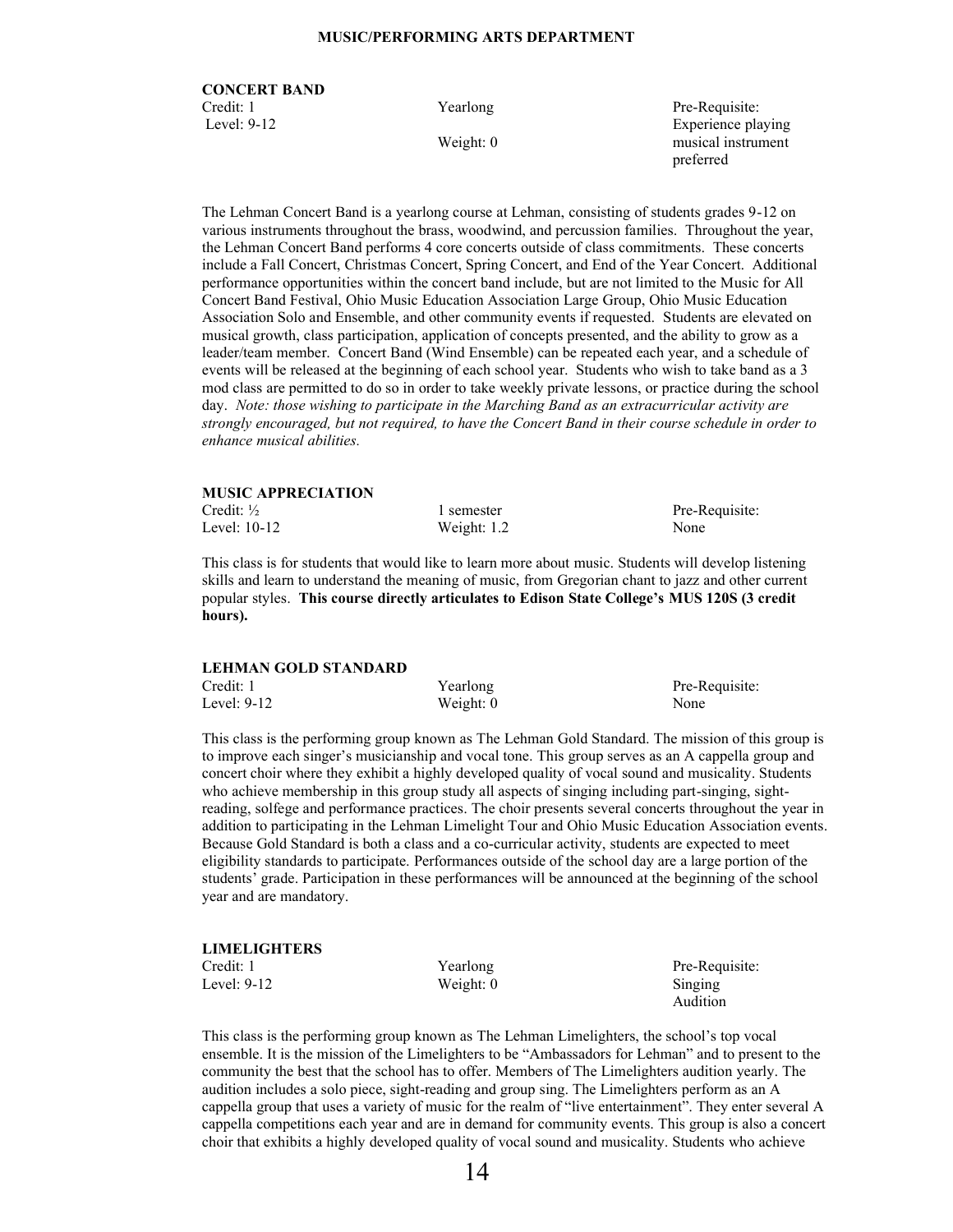membership in this group study all aspects of singing including part-singing, sight-reading, solfege and performance practices. The choir presents several concerts throughout the year in addition to participating in the Lehman Limelight Tour and Ohio Music Education Association events. Because Limelighters is both a class and a co-curricular activity, students are expected to meet eligibility standards to participate. Students can audition for the Limelighters each year. Performances outside of the school day are a large portion of the students' grade. Participation in these performances will be announced at the beginning of the school year and are mandatory.

#### **SCIENCE DEPARTMENT**

**BIOLOGY** Credit: 1 Yearlong Pre-Requisite:

Level: 9-10 Weight: 1.05 None

This course is a comprehensive study of living organisms focusing on a molecular approach to the several disciplines that make up Biology. It will cover the topics of scientific method, cell biology, ecology, genetics, and evolution. It will include a laboratory program and a Science Fair Project is required. This course is required for graduation.

#### **CONCEPTUAL CHEMISTRY & PHYSICS**

Credit: 1 Yearlong Pre-Requisite: Level: 10-12 Weight: 1.05 Biology

This is a yearlong course, during the first semester the course focuses on the basics of chemistry, specifically the structures and interactions of matter, as well as the involvement of energy in these processes. Students will also learn how to read and effectively use the periodic table. Mathematical processes used in this course will not exceed Algebra I level skills. The completion of laboratory activities will be an important part of this course, and students will be required to apply the scientific method to their laboratory work. During the second semester the course focuses on the basics of

will be required to use basic Algebra I skills to perform mathematical calculations, and the course will include applications of the scientific method in laboratory explorations.

physics, including the concepts of linear motion, Newton's Laws, forces, work, and energy. Students

| CHEMISTRY    |               |                |
|--------------|---------------|----------------|
| Credit: 1    | Yearlong      | Pre-Requisite: |
| Level: 10-12 | Weight: $1.1$ | Biology and    |
|              |               | have taken or  |

Chemistry is a study of matter and its changes. This course is devoted to the important fundamental concepts, principles and processes of Chemistry, as well as a discussion of the role of Chemistry in today's world, and chemical technology. There is also a well-correlated laboratory program. Students planning on attending college should take this course. This course is necessary for students who are planning careers in science, medicine, technological fields and education.

#### **ENVIRONMENTAL SCIENCE**

| Credit: $\frac{1}{2}$ |  |
|-----------------------|--|
| Level: 11-12          |  |

Weight: 1.05 Biology

1 Semester Pre-Requisite:

enrolled in Algebra II

This course provides students with an introduction to an interdisciplinary field that focuses on how the different aspects of the environment interact and interrelate. Topics will include issues such as climate change, aquatic and terrestrial ecology, air and water pollutions, world human population issues, and the use of natural resources. A research paper/project will be required.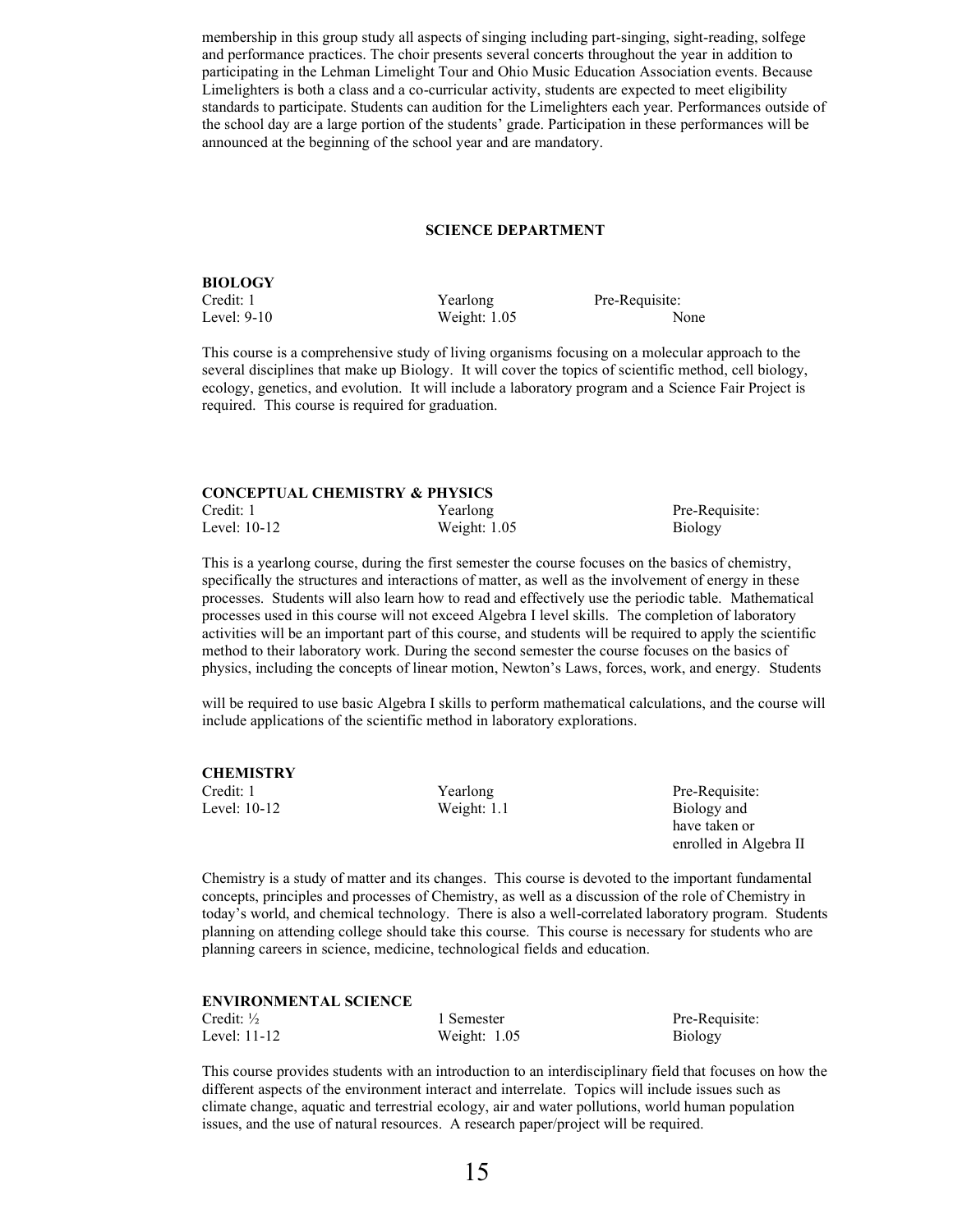Chemistry; must have 85% in both

This is a college level course that will introduce students to the structure and function of the human body. It will include the study of cells, tissues, and the following systems: integumentary, skeletal, muscular, and nervous systems. Students will also learn about diseases and disorders that occur with each system. Dissection will be required. A research paper or project will be required. **This course**  directly articulates to Edison State Community College's BIO 125S (4 credit hours).

## **HUMAN ANATOMY AND PHYSIOLOGY II**

Credit: <sup>1/2</sup> 1 semester Pre-Requisite: Level: 11-12 Weight: 1.2 Successful completion of

Human Anatomy I (BIO 126S)

This is a college level course that will continue to study the structure and function of the human body including diseases and disorders involved with each system. Includes the following systems: special senses, cardiovascular, lymphatic, respiratory, digestive, urinary, endocrine, and reproductive. Fluid, electrolyte, and acid/base are also included. Dissection will be required. A research paper/project will be required. **This c**ourse directly articulates to Edison State Community College'**s BIO 126S (4 credit hours).**

# **ENGINEERING INNOVATION** Credit: 1 Yearlong Pre-Requisite Level: 11-12 Weight: 1.2 CAD I

Multi-disciplinary innovation projects primarily geared towards skill development in the areas of requirements analysis, creativity, conceptual design, design and problem-solving processes, prototyping, teamwork, and project communications. Application to the development of a new product or technology meeting societal needs. Presents the various areas of engineering and examines the ethical responsibilities of engineers. Microsoft Word, Excel, and CAD are introduced as tools to document projects. Located in the STEM + MM wing. **This course directly articulates to Edison**  State Community College's EGR 100 (1 credit hour) **and/or University of Dayton college**'s EGR **103 (2 credit hours).**

| <b>FOOD CHEMISTRY</b> |                |                           |
|-----------------------|----------------|---------------------------|
| Credit: $\frac{1}{2}$ | 1 semester     | Pre-Requisite             |
| Level: 10-12          | Weight: $1.15$ | Have taken or enrolled in |
|                       |                | Chemistry or Conceptual   |
|                       |                | Chemistry                 |

This course explores the chemistry involved in the make-up and processing of food! In the course, we explore the types of molecules found in different types of foods, the chemical reactions involved in the processing of foods, and the many logistical considerations that need to be taken into account for food producers. This course also includes laboratory work where we explore things such as how emulsifiers change texture of ice cream and how fermentation changes cabbage into sauerkraut or milk into yogurt.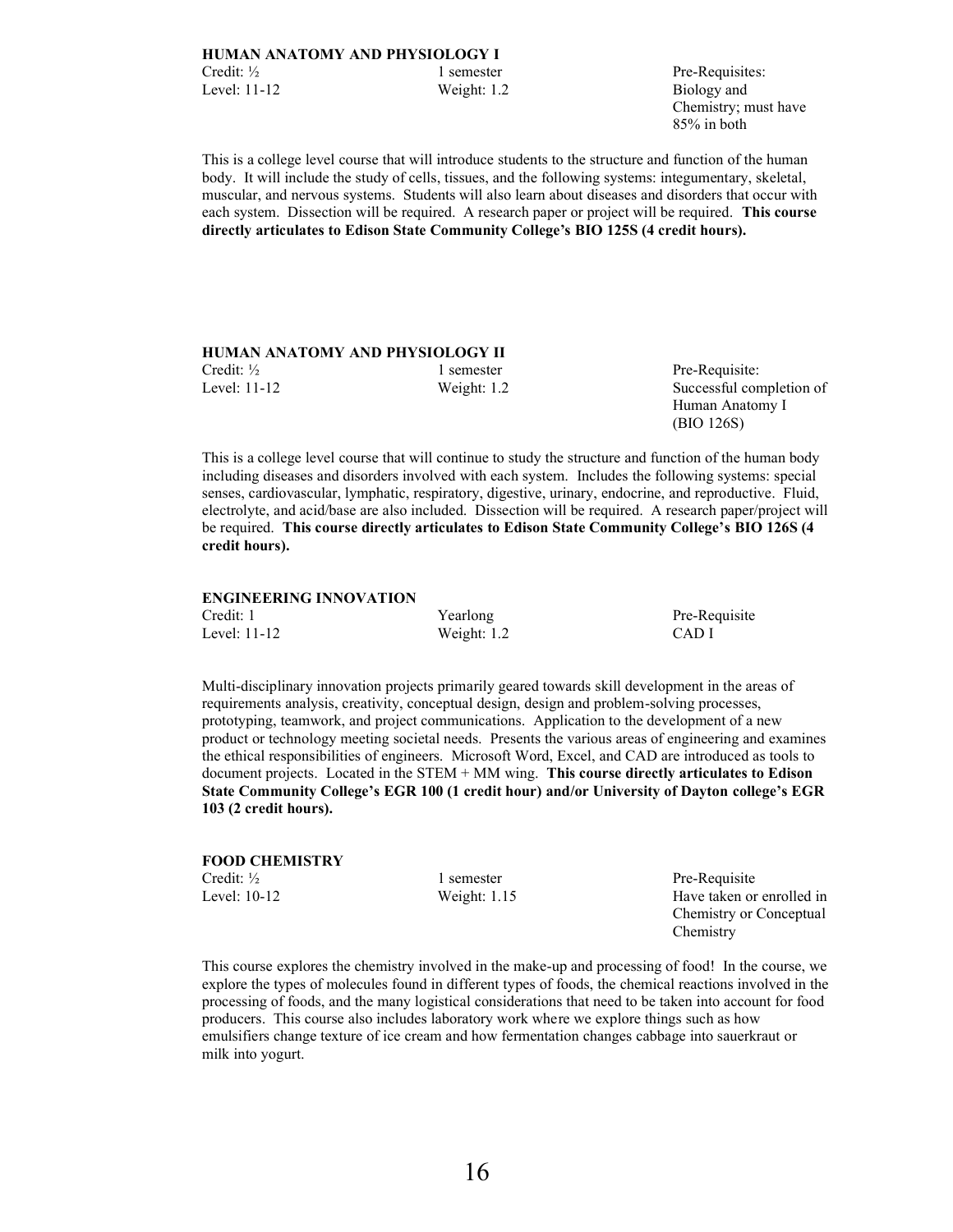# **HEALTH CARE SCIENCES** Credit: <sup>1</sup>/<sub>2</sub> 1 Semester Pre-Requisite Level: 10-12 Weight: 1.2 None

This is a college level course which studies the health care sciences in detail. This course will introduce students to the medical profession, the health care team, health care settings, communication, professionalism, medical law and ethics, infection control, and standard precautions. It is recommended for college bound students who will major in biological sciences or medical science. A research paper or project will be required. **This course directly articulates to Edison**  State Community College's AL**H 101S; Introduction to Health Care (1 credit hour).**

# **PHYSICS**

Level: 11-12 Weight: 1.2 Algebra II

Credit: 1 Yearlong Pre-Requisite:

The Physics course aims to increase the student's knowledge of the physical world by concentrating on the concepts of motion, heat, light, electricity, waves and the atom. An important part of the course deals with the development of such skills as observing, inferring, analyzing data, identifying and controlling variables and classifying. This course is necessary for students entering scientific or medical fields. A research paper or project will be required. **This course directly articulates with**  Edison State Community College's PHY 121S (5 credit hours) and PHY 122S (5 credit hours)**.**

# **A.P. BIOLOGY**

Credit: 1 Yearlong Pre-Requisite: Level: 12 Weight: 1.2 Successful completion Level: 11 of both Biology and Chemistry and approval of instructor

The AP Biology course is designed to mirror the curriculum of a first year biology course at the college level. The AP Biology curriculum is organized around the four Big Ideas and fourteen enduring understandings as identified in the Curriculum Framework presented by the College Board. This course will require critical thinking and cooperative learning skills. Students will be expected to do significant reading and studying on their own time. A research project entered in the Science Fair is required. The advanced placement test will be required, and/or College Credit Plus

# **A.P. CHEMISTRY**

Credit: 1 Yearlong Pre-Requisite: Level: 12 Weight: 1.2 Successful completion of first year Chemistry; Physics either previously taken or concurrently taking; approval of instructor

This is a second year of Chemistry designed to parallel College Chemistry courses. The curriculum fits both what is required by College Credit Plus and the six Big Ideas of the Curriculum Framework of the College Board. An extensive Laboratory component emphasizing the inquiry approach accompanies the course. A research project entered into the Science Fair is required. The advanced placement test will be required, and/or College Credit Plus.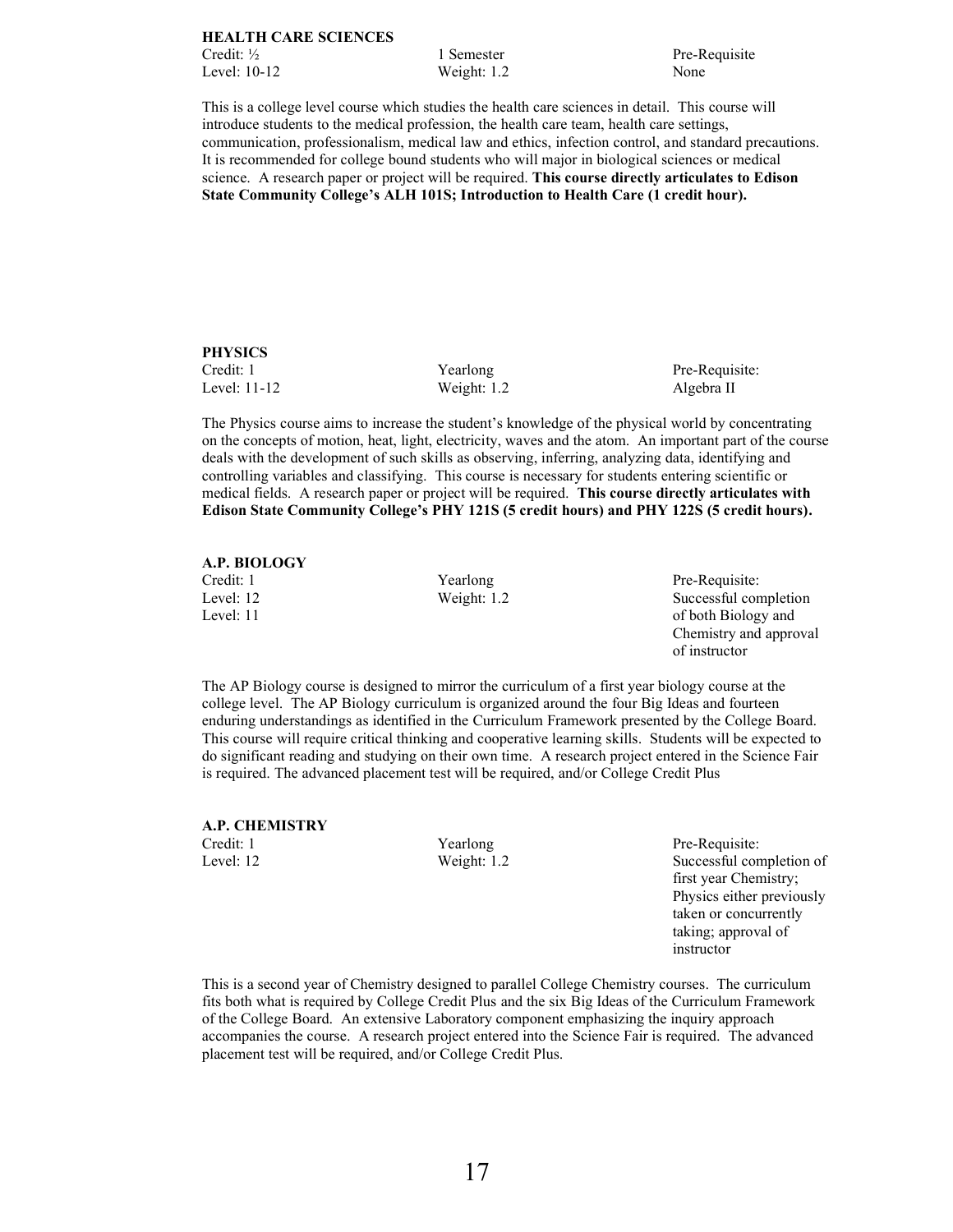### **SOCIAL STUDIES DEPARTMENT**

# **WORLD HISTORY**

Level: 9 Weight: 1.05 None

Credit: 1 Yearlong Pre-Requisite:

World History encompasses the study of humankind from the Renaissance through modern cultures. The course deals with major events and personalities, and is designed to help the student learn from the success and failures of the past. While there is an emphasis on Western Civilization; African, Asian, Latin and South American Civilizations are also an important part of this course.

# **AMERICAN HISTORY**

Credit: 1 Yearlong Pre-Requisite: Level: 11 Weight: 1.2 None

This course examines the history of the United States of America from 1865 to the present. The federal republic has withstood challenges to its national security and expanded the rights and roles of its citizens. The episodes of its past have shaped the nature of the country today and prepared it to attend to the challenges of tomorrow. Understanding how these events came to pass and their meaning for today's citizens is the purpose of this course. The concepts of historical thinking introduced in earlier grades continue to build with students locating and analyzing primary and secondary sources from multiple perspectives to draw conclusions.

| <b>ADVANCED AMERICAN HISTORY</b> |               |                |  |
|----------------------------------|---------------|----------------|--|
| Credit: 1                        | Yearlong      | Pre-Requisite: |  |
| Level: $11$                      | Weight: $1.2$ | None           |  |

This course examines the history of the United States of America from 1865 to the modern era. The federal republic has withstood challenges to its national security and expanded the rights and roles of its citizens. The nation has grown and expanded and the culture has changed as a result of the inclusion of new peoples and beliefs since the nation's institution. The episodes of the nation's past have shaped the nature of the country today and prepared it to attend to the challenges of tomorrow. Understanding how these events came to pass and their meaning for today's citizens is the purpose of this course. Students develop and use the same skills, practices, and methods employed by historians: analyzing primary and secondary sources; developing historical arguments; making historical comparisons; and utilizing reasoning about contextualization, causation, and continuity and change over time. The concepts of historical thinking introduced in earlier grades continue to build with students locating and analyzing primary and secondary sources from multiple perspectives to draw conclusions. This course is in compliance and direct correlation with Edison Community College's US HIS 122S History of the US from Reconstruction to the Modern Era.

This course directly articulates to Edison State Community College's HST 122S History of **the United States II (3 credit Hours).**

| AMERICAN GOVERNMENT |                |                |
|---------------------|----------------|----------------|
| Credit: 1           | Yearlong       | Pre-Requisite: |
| Level: 12           | Weight: $1.05$ | None           |

This course offers an overview of the American political system. American Government is a class designed to acquaint students with the origins, concepts, organizations, and policies of the United States government and political system. It examines the constitutional foundation of the system and its development over time. It studies how the institutions of the federal government the Congress, the presidency, and the courts operate, both in theory and in practice, and how they interact with one another. Through the use of various pedagogical tools, students learn to think analytically about American politics and the study of American government. There will be six weeks of personal finance components included in this course.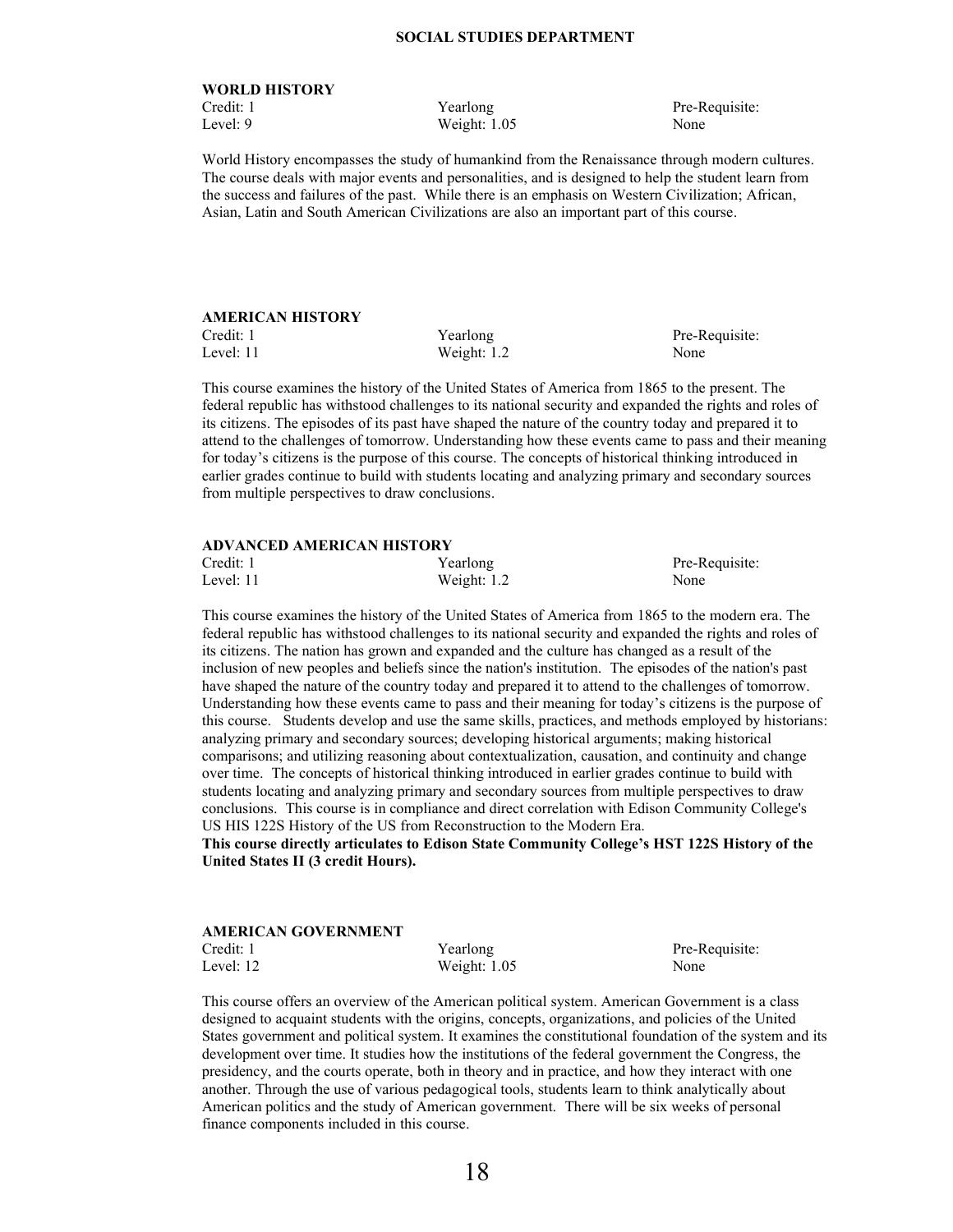previous Social Studies course and/or Dept. Approval

This course explores the political theory and everyday practice that directs the daily operation of our government. The purpose of this course is to help students gain and display an understanding of American politics and the processes of government that help shape our public policies. Throughout the course, we will examine our institutions of government, the people who run those institutions, the public policies made by those institutions, and the influences of the electorate and other groups on policy Students will study U.S. foundational documents, Supreme Court decisions, and other texts and visuals to gain an understanding of the relationships and interactions among political institutions, processes, and behaviors. They will also engage in disciplinary practices that require them to read and interpret data, make comparisons and applications, and develop evidence-based arguments. **This**  course directly articulates to Edison State Community College's PLS 12**1S American National Government (3 credit hours).**

#### **PSYCHOLOGY**

| Credit: ½    | 1 semester    | Pre-Requisite: |
|--------------|---------------|----------------|
| Level: 11-12 | Weight: $1.2$ | None           |

The study of Psychology is designed around the four domains of sociocultural, developmental, cognitive, and biological psychology. Included in the course are units on approaches to psychology, the life span, workings of mind and body, learning and cognitive processes, personality and individuality, adjustment and breakdown, and social psychology.

**This course directly arti**culates to Edison State Community College's P**SYCH 121S (3 credit hours).**

| <b>SOCIOLOGY</b>      |                |                |
|-----------------------|----------------|----------------|
| Credit: $\frac{1}{2}$ | 1 semester     | Pre-Requisite: |
| Level: 10-12          | Weight: $1.05$ | None           |

The study of Sociology focusing upon interaction among people in social situations will include concept, theory and application. We will discuss society and culture, social organization and structure, social institutions, collective behavior and social problems. The course will also allow for individual as well as group presentations.

### **MICROECONOMICS**

Credit: <sup>1/2</sup> 1 semester Pre-Requisite: Level: 10-12 Weight: 1.2 Algebra I & II

This course will explore the basic theories of Microeconomics, including: scarcity, opportunity costs, supply, demand, price, market structures, and special economic topics. **This course directly**  articulates to Edison State Community College's ECO 221S (3 credit hours).

### **MACROECONOMICS**

| Credit: $\frac{1}{2}$ | 1 semester    | Pre-Requisite:        |
|-----------------------|---------------|-----------------------|
| Level: $10-12$        | Weight: $1.2$ | <b>Microeconomics</b> |

This course will explore financial literacy and the basic theories of Macroeconomics, including; labor and wages, taxation, government expenditures, money policy, unemployment, poverty, and trade. This course fulfills the financial literacy requirement for graduation.

**This c**ourse directly articulates to Edison State Community College's ECO 222S (3 credit **hours).**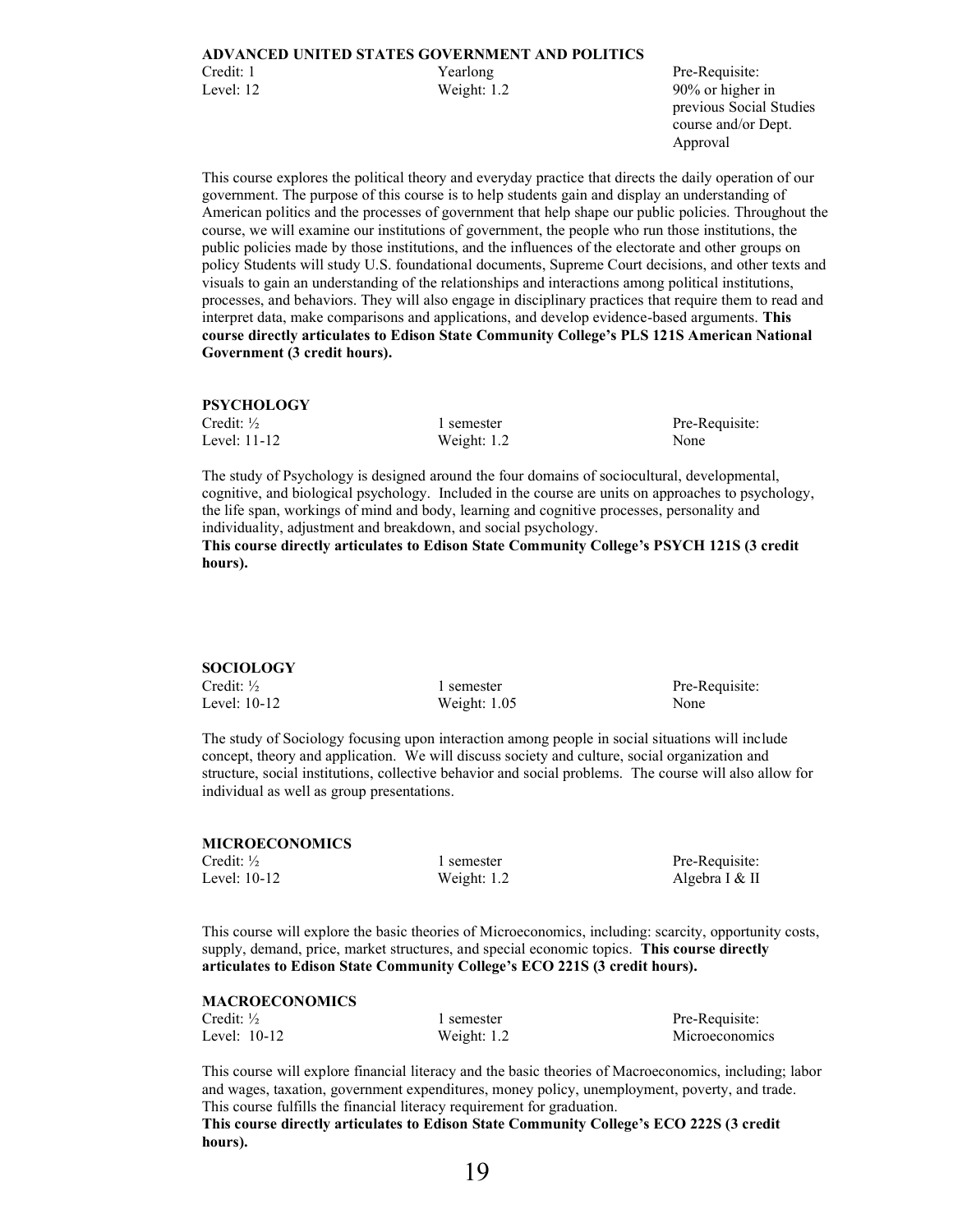# **THEOLOGY DEPARTMENT**

The objective of the Theology Department is to present a four-year program which is concerned with the total development and growth of the individual student, with emphasis on the student's religious instruction. This instruction depends on the knowledge gained through study, reflection, and discussion of the experiences of continuing the Catholic heritage, through mature personal relationships, concern for the need of others, and participation in the liturgy and other sacraments.

To achieve this balance between knowledge and experience of faith, the theology program contains a variety of courses over a four-year period. An overnight religious retreat, each year (9-12) is required for graduation.

Students attending UVCC will complete the theology credits online from Lehman instructors if a conflict in scheduling does not allow for in-person attendance**.** 

| THEOLOGY 101          |                                                                               |                |
|-----------------------|-------------------------------------------------------------------------------|----------------|
| Credit: $\frac{1}{2}$ | 1 semester                                                                    | Pre-Requisite: |
| Level: 9              | Weight: 1.05                                                                  | None           |
|                       | The Revelation of Jesus Christ in Scripture (Old Testament/Hebrew Scriptures) |                |

This course will introduce the student to the Hebrew Scriptures as the history of a relationship and conversation between God and His people. Through the study of the Hebrew Scriptures the student will also be introduced to the great Old Testament themes of creation and salvation, law and morality, justice and peace. Students will study the themes, structure and literary forms of the various books of the Old Testament. The students will be trained in the use of Scripture for personal prayer and within the practice of the Church so that they will gain confidence in turning to the Scripture for guidance.

| <b>THEOLOGY 102</b> |                                                         |                |
|---------------------|---------------------------------------------------------|----------------|
| Credit: ½           | 1 semester                                              | Pre-Requisite: |
| Level: 9            | Weight: $1.05$                                          | None           |
|                     | The Mission of Jesus Christ (Christology/New Testament) |                |

The goal of this course is to help students gain a better understanding of the person and the message of Jesus as found in the New Testament. The Four Gospels, the Acts of the Apostles, the Epistles, and Revelation will be studied to provide the student with an understanding of, and relationship with, Jesus. Each student will be guided to experience Jesus as a real immediate and imminent saving presence and will be encouraged to follow Him as their Lord and Savior, and live as disciples.

| <b>THEOLOGY 201</b>            |
|--------------------------------|
| Credit: $\frac{1}{2}$          |
| Level: $10$                    |
| History of the Catholic Church |

**THEOLOGY 101**

Weight: 1.05 None

1 semester Pre-Requisite:

The aim of this course is to enable students to see the historical character of the Church. Fundamentally the course will present the historical foundations of the Church so that students will be able to grasp the historical continuity between the Church today and the Church established by Christ and formed in the earliest centuries of her existence. Students will understand that they can encounter the living Jesus Christ in and through the community of the church.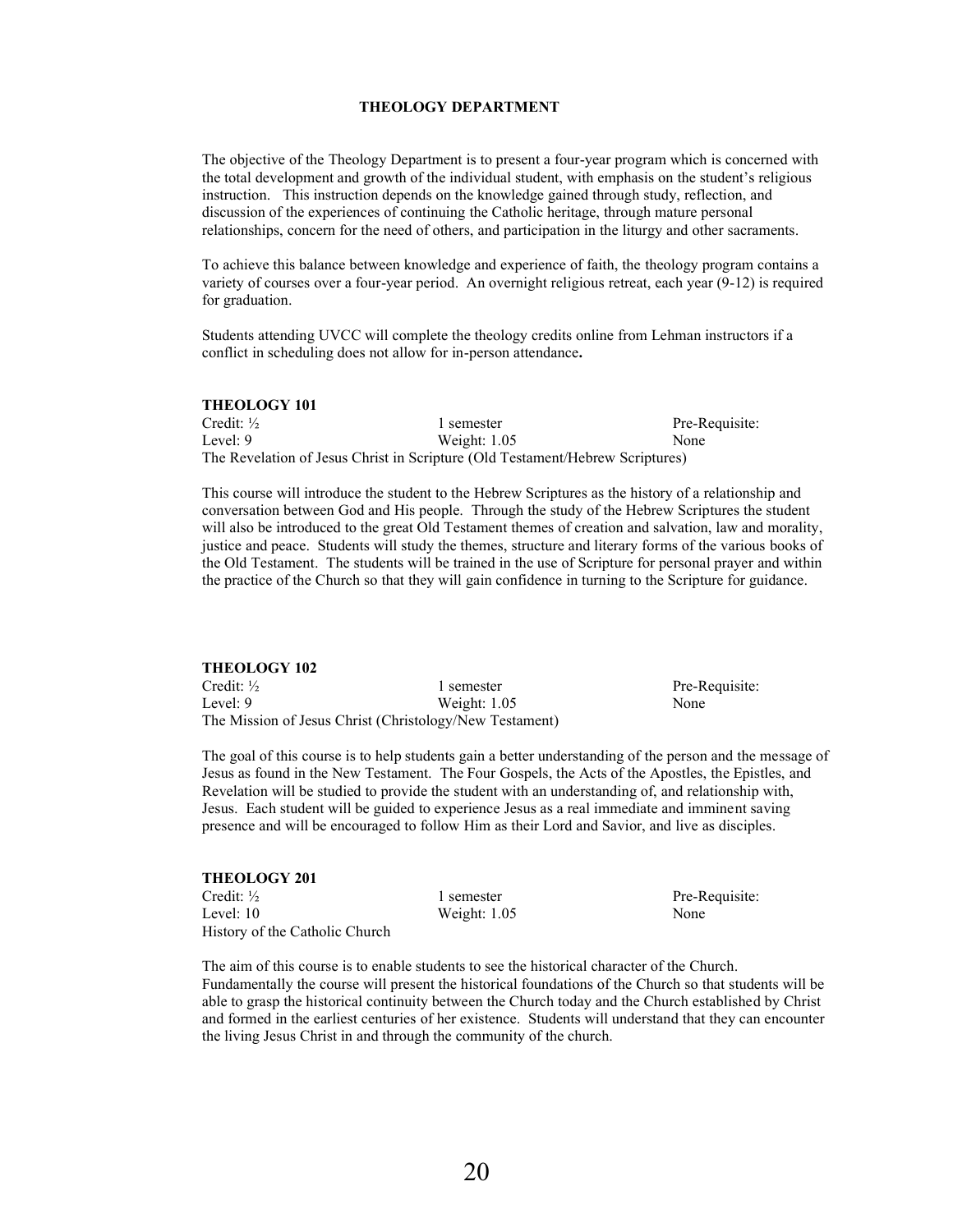**THEOLOGY 202** Credit: <sup>1</sup>/<sub>2</sub> 1 semester Pre-Requisite: Level: 10 Weight: 1.05 None Sacraments and Christian Life

Weight: 1.05 None

Pre-Requisite:

This course will encourage Lehman students in the Sacramental life of the Church and engage them in discovering the call of God in their lives. They will explore the Sacraments and how those Sacraments sustain the Vocation God has for every person.

# **THEOLOGY 301**

| Credit: $\frac{1}{2}$                                         | 1 semester     | Pre-Requisite: |
|---------------------------------------------------------------|----------------|----------------|
| Level: 11                                                     | Weight: $1.05$ | None           |
| Jesus Christ's Mission Continues in the Church (Ecclesiology) |                |                |

The aim of this course is to give students a systemic overview of the doctrine and nature of the Catholic Church. Students will become more familiar with the foundational truth of God's revelation-Jesus, the Christ and the Lord. Particular emphasis will be placed on the encounter that we have with the living Jesus Christ in and through the community of the Church. Students will be challenged to understand the nature of the Church as both a divine institution and human institution, as well as understanding the basic doctrines and structure of the Church. Through this greater understanding, students will come to see the vital role that the Church plays in the modern world and appreciate the importance of their participation in the life and mission of the Church.

# **THEOLOGY 302**

| Credit: $\frac{1}{2}$                    | 1 semester     | Pre-R |
|------------------------------------------|----------------|-------|
| Level: 11                                | Weight: $1.05$ | None  |
| Life in Jesus Christ (Catholic Morality) |                |       |

The aim of this course is to familiarize the students with the sources and parameters of Catholic Morality. Students will be challenged to integrate and apply the moral teachings of Christ and His Church into their own lives so as to contribute to the building up of God's Kingdom. The scope of this course includes Christian moral principles, virtue, moral decision-making and contemporary moral problems.

#### **THEOLOGY 401**

Credit: <sup>1/2</sup> 1 semester Pre-Requisite: Level: 12 Weight: 1.05 None Responding to the Call of Jesus Christ (Catholic Lifestyles, Family and Vocation)

The aim of this course is to help students focus on the many and varied vocations that God sets forth for His people. This course will present students with different methods, principles and tools for critically approaching their discernment of God's will in their lives. It also aims to help students approach fundamental choices from a Christian perspective and within a Catholic context.